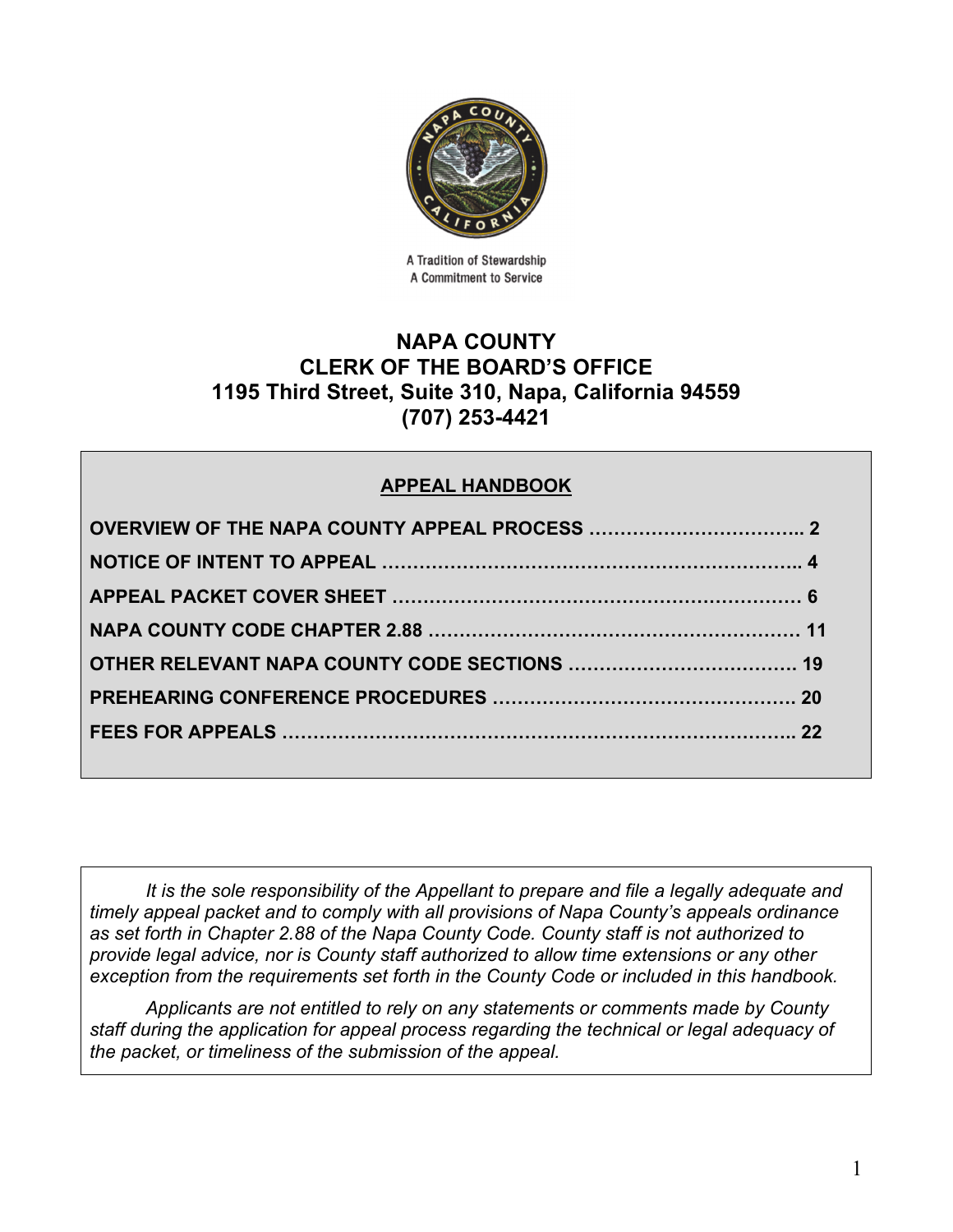# **OVERVIEW OF THE NAPA COUNTY APPEAL PROCESS**

This handbook is to be used to submit an appeal to the Napa County Board of Supervisors seeking review of a decision that has been made by a Napa County decision-making body or officer. It is the responsibility of the person or persons (the Appellants) submitting the appeal documents to comply with all provisions of Napa County's appeals ordinance, as set forth in Chapter 2.88 of the Napa County Code. The Napa County Code can be found online at: https://library.municode.com/ca/napa\_county/codes/code\_of\_ordinances.

## **THE APPEAL PROCESS**

1) **Decision Rendered**. Appeals may only be submitted *after* a decision is made by a Napa County decision-making body. Not all decisions can be appealed. Prior to filing an appeal, the Appellants should review the relevant sections of the Napa County Code regarding the decision to ensure that the decision may be appealed using this packet.

(Napa County Code sec. 2.88.030.)

2) **File a Complete Notice of Intent to Appeal.** To begin the appeal process, a complete Notice of Intent to Appeal must be submitted to the Clerk of the Board's Office within ten (10) working days of the decision of the approving authority. No documents or submittals will be accepted after 2 p.m. on the 10<sup>th</sup> day. A complete Notice of Intent to Appeal includes providing all of the information requested in the Notice of Intent to Appeal form and confirmation of payment of the requisite fee from the Napa County Treasurer-Tax Collector. **If a complete Notice of Intent to Appeal is not** *received* **by the Clerk of the Board's office prior to the 2 p.m. deadline, the decision of the approving authority shall be deemed final and conclusive upon expiration of such time period.** 

**See the NOTICE OF INTENT TO APPEAL form and checklist beginning on page 4 of this handbook.**

(Napa County Code sec. 2.88.040.)

2) **File a Complete Appeal Packet:** A complete Appeal Packet must be submitted to the Clerk of the Board's Office no later than 2 p.m. on the  $10<sup>th</sup>$  working day following the date on which all documentation for a complete Notice of Intent to Appeal is filed. No documents or submittals will be accepted after 2 p.m. on the  $10<sup>th</sup>$  day. A complete Appeal Packet includes all of the information requested on the Appeal Packet forms; evidence of payment of the requisite fees from the Napa County Treasurer-Tax Collector; supporting documentation describing all asserted grounds for the appeal and all relevant arguments, contentions, and facts; supporting documentation stating the legal and factual bases for allegations of prejudicial abuse of discretion, if such allegations are made; if the decision involves real property, an ownership report listing the name, address, and assessor's parcel numbers of property owners within 1,000 feet of the property at issue and the assessor's map book pages showing the property at issue; and an original ("wet") signature if the Appeal Packet is submitted electronically. **Failure to submit a complete Appeal Packet before the deadline shall result in the automatic withdrawal of the Notice of Intent to Appeal.** 

It is the Appellants' responsibility to ensure that the supporting documentation provided contains *all* legal and factual bases for the appeal. **Any factual or legal basis for appeal that is not expressly stated in the Appeal Packet or supporting documentation is deemed waived** and will not be considered by the Board.

#### **See the APPEAL PACKET COVER SHEET form and checklist beginning on page 6 of this handbook.**

(Napa County Code sec. 2.88.050.)

3) **Ensure that the Record on Appeal is Prepared**. It is the Appellants' responsibility to pay the costs of preparing the Record on Appeal, which contains the factual, procedural, and evidentiary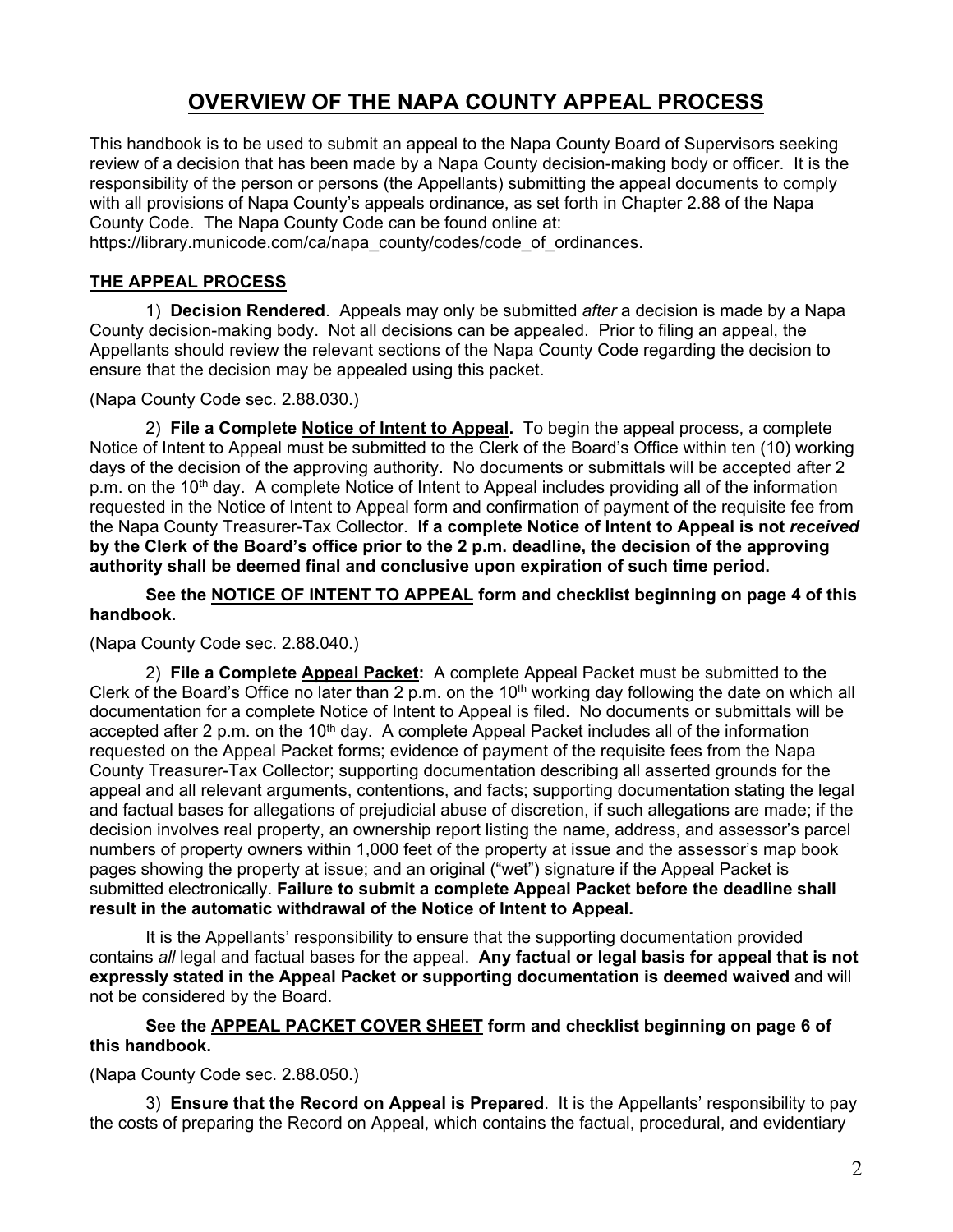documentation of the decision being appealed. The Appellant must consult the Clerk of the Board's office to obtain a cost estimate and pay all fees within the timelines required.

(Napa County Code sec. 2.88.100.)

4) **Attend the Mandatory Prehearing Conference**. Each Appellant or a representative for each Appellant must attend a mandatory prehearing conference, which will be scheduled between 25 days and 90 days after the Appellant files a complete Appeal Packet. The prehearing conference will include the Chair of the Board of Supervisors or designee, the Clerk of the Board or designee, a representative of the Napa County Counsel, each Appellant or a representative for each Appellant, and a representative of the project proponent or the subject of the appeal. For more about how the prehearing conference is conducted, please review the enclosed Prehearing Conference Procedures beginning on page 20 of this handbook.

(Napa County Code sec. 2.88.080 and 2.88.085; Prehearing Conference Procedures.)

5) **Submission of Evidence**. Following the prehearing conference, the Board of Supervisors will schedule a public hearing to consider your appeal. However, all evidence – including summaries of expert testimony, reports, or opinions – that you wish the Board to consider at the hearing must be submitted ahead of time. The deadline for submitting evidence is determined either by the Prehearing Conference Procedures if a prehearing conference was held, or no later than 5 calendar days before the Board hearing if no conference was held. Any evidence not submitted by the appropriate deadline will not be considered.

(Napa County Code sec. 2.88.090(B).)

 6) **Hearing by the Board of Supervisors**. At the hearing on your appeal before the Board of Supervisors, you will have an opportunity to present your evidence and make arguments to support your grounds for the appeal. Other parties, including other Appellants and representatives of the underlying project or subject of the appeal, will also have an opportunity to present their own evidence and arguments. Board members may also ask questions or for clarification.

(Napa County Code sec. 2.88.070 and 2.88.090.)

 7) **Issuance of Tentative Ruling and Resolution of Final Decision**. After the hearing is closed, the Board will issue a tentative decision to affirm, reverse, or modify the original decision made. You will be notified of this tentative decision. Within 60 days of issuing the tentative decision, the Board will hold a public meeting where it will consider a resolution that officially adopts the Board's final decision. Upon adoption of the resolution, the Board's decision will be final and take effect immediately.

(Napa County Code sec. 2.88.090(C) and (D).)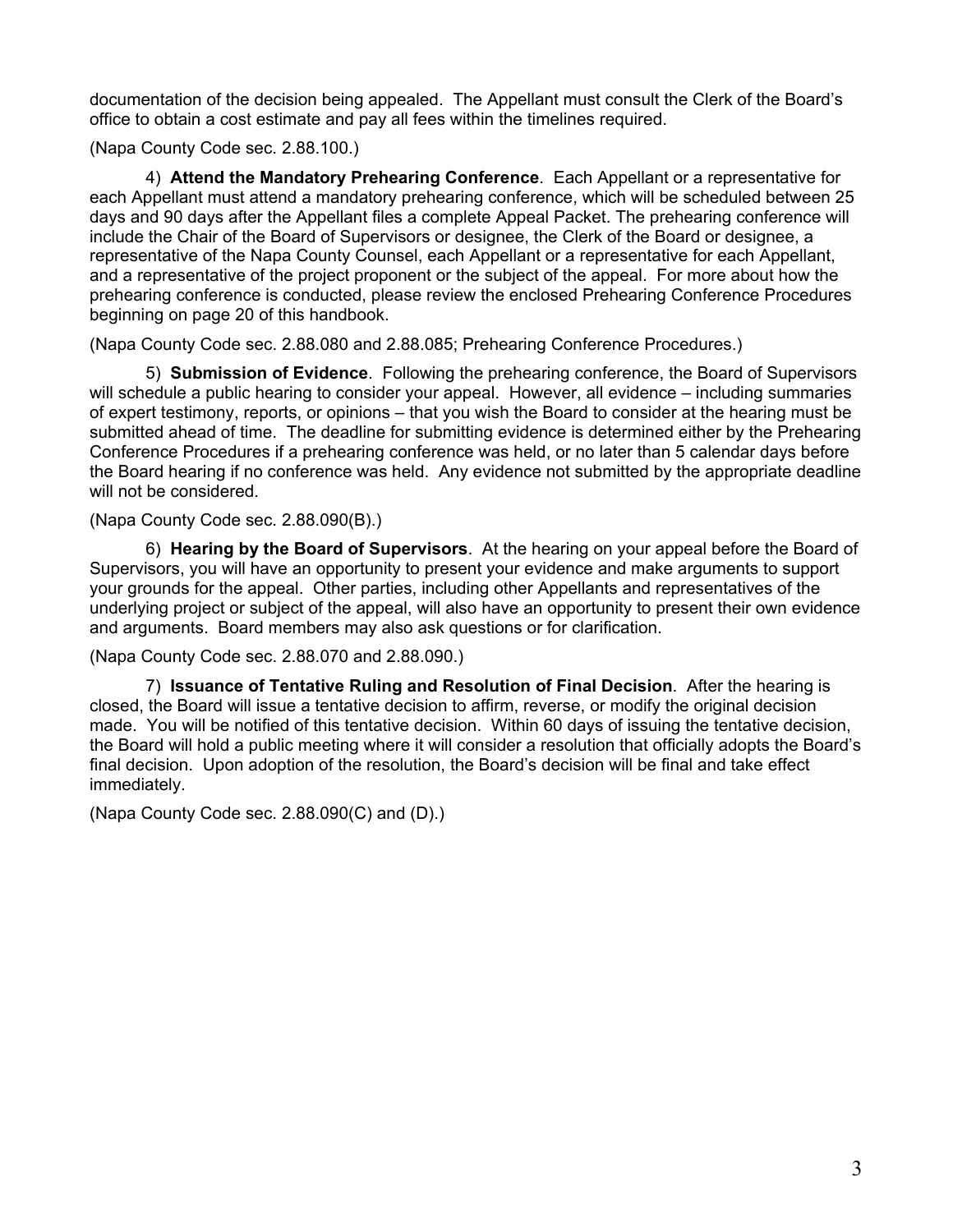

**NAPA COUNTY CLERK OF THE BOARD'S OFFICE 1195 Third Street, Suite 310, Napa, California, 94559 • (707) 253-4421** 

A Tradition of Stewardship A Commitment to Service

## **NOTICE OF INTENT TO APPEAL**

 *(Chapter 2.88 of Napa County Code)* 

Deadlines for submission of this form (2.88.040):

**Decision made at a noticed public meeting**: No later than 10 working days after the date of the decision of the approving authority. No Notice of Intent to Appeal shall be accepted after 2 p.m. on the 10th working day.

**Decision not made at a noticed public meeting**: No later than 10 working days after mailing of the decision to all parties is effective. Mailing is deemed effective 5 calendar days after the decision is deposited in the U.S. mail by County staff. No Notice of Intent to Appeal shall be accepted after 2 p.m. on the 10th working day.

| TO BE COMPLETED BY APPELLANT<br>(Please type or print legibly)                     |                                                                                  |  |  |
|------------------------------------------------------------------------------------|----------------------------------------------------------------------------------|--|--|
|                                                                                    |                                                                                  |  |  |
|                                                                                    |                                                                                  |  |  |
|                                                                                    |                                                                                  |  |  |
| <b>E-Mail Address:</b>                                                             |                                                                                  |  |  |
| <b>Mailing Address:</b> No. Street                                                 |                                                                                  |  |  |
| Description of Permit and Decision Being Appealed: _____________________________   | City<br>Zip<br>State                                                             |  |  |
|                                                                                    | ,我们也不会有什么。""我们的人,我们也不会有什么?""我们的人,我们也不会有什么?""我们的人,我们也不会有什么?""我们的人,我们也不会有什么?""我们的人 |  |  |
|                                                                                    |                                                                                  |  |  |
|                                                                                    |                                                                                  |  |  |
|                                                                                    |                                                                                  |  |  |
| Evidence of payment of required fee (check one): Attached Vill be submitted later* |                                                                                  |  |  |
|                                                                                    |                                                                                  |  |  |
|                                                                                    |                                                                                  |  |  |
| Signature of Appellant                                                             | <b>Print Name</b><br><b>Date</b>                                                 |  |  |

\* Pursuant to Napa County Code sec. 2.88.040, evidence of payment **must** be received by the Clerk of the Board no later than the 2 p.m. deadline.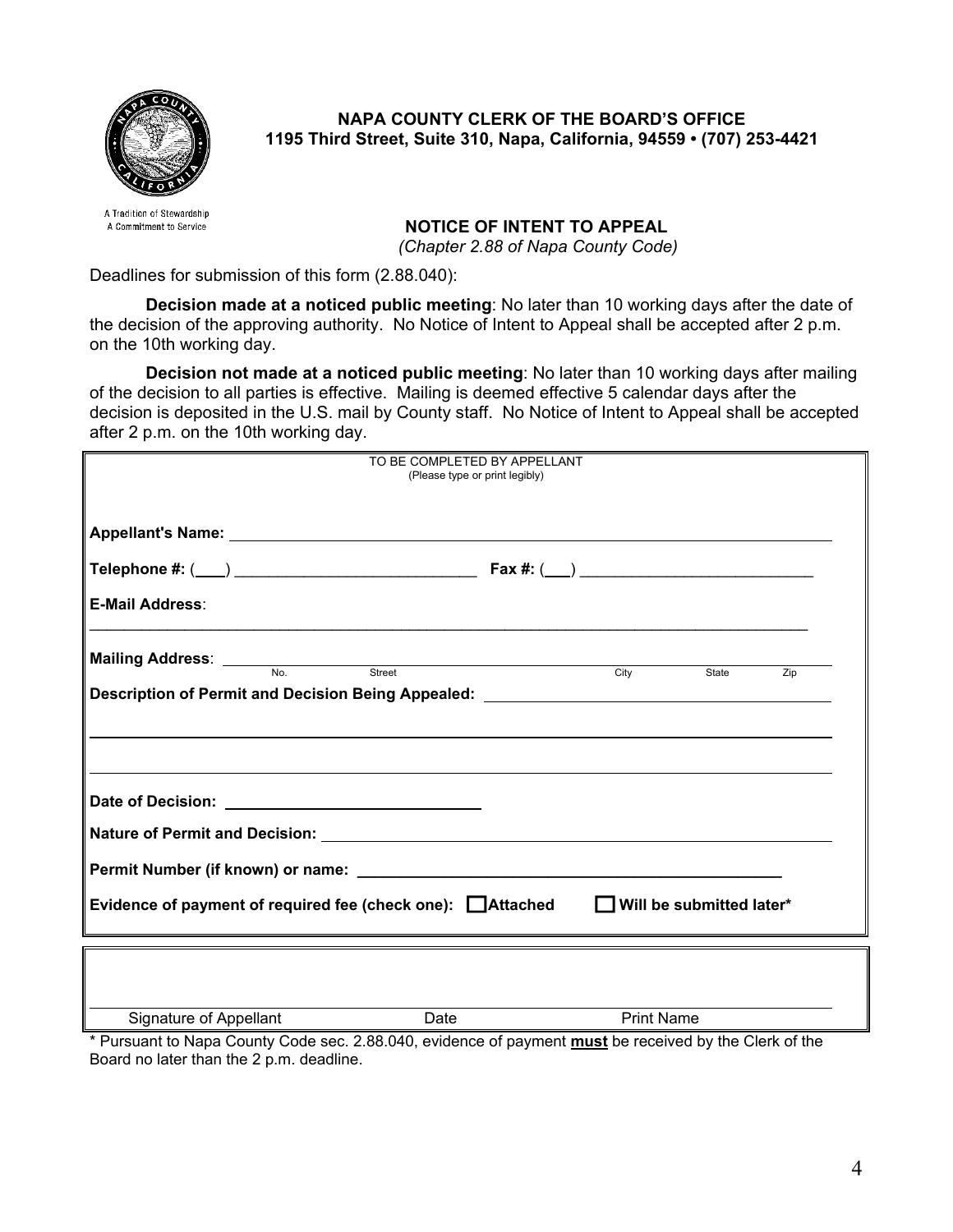# **CHECKLIST FOR NOTICE OF INTENT TO APPEAL**

Did you remember to include the following:

- a. **\_\_\_\_** Identification of the name and nature of permit involved.
- b. Date and nature of the decision being appealed.
- c. Name, address, and telephone number of the appellant.

d. \_\_\_\_ Confirmation that payment of the required filing fee has been made with the Napa County Treasurer-Tax Collector. Confirmation of payment must be obtained and provided to the Clerk of the Board's office prior to the 2 p.m. deadline.

# **HOW TO FILE THE NOTICE OF INTENT TO APPEAL**

The completed Notice of Intent to Appeal and evidence of payment must be *received* by the Clerk of the Board's office *prior to* the 2 p.m. deadline.

| <b>By Hand Delivery</b>                                                                         | <b>By Mail</b>                          |  |  |  |
|-------------------------------------------------------------------------------------------------|-----------------------------------------|--|--|--|
| Deliver the completed form and evidence of                                                      | Mail the completed form and evidence of |  |  |  |
| payment to:                                                                                     | payment to:                             |  |  |  |
| Napa County Clerk of the Board                                                                  | Napa County Clerk of the Board          |  |  |  |
| County Administration Building, 3rd Floor                                                       | Attention: 2.88 Appeals                 |  |  |  |
| 1195 Third Street, Suite 310                                                                    | <b>County Administration Building</b>   |  |  |  |
| Napa, CA 94559                                                                                  | 1195 Third Street, Suite 310            |  |  |  |
|                                                                                                 | Napa, CA 94559                          |  |  |  |
| <b>By Email</b>                                                                                 |                                         |  |  |  |
| Scan the signed completed form and attach it, along with evidence of payment, as PDF            |                                         |  |  |  |
| format to an email addressed to: <i>clerkoftheboard@countyofnapa.org.</i> **You are responsible |                                         |  |  |  |
| for ensuring that delivery is effective. Any errors or misspellings of the clerk's email        |                                         |  |  |  |
| address shall not be cause for extending the deadline.**                                        |                                         |  |  |  |

# **NEXT STEPS**

Once you have filed your complete Notice of Intent to Appeal, including confirmation of payment, **you have 10 working days to file your complete Appeal Packet**. Your complete Appeal Packet, including confirmation of payment of fees and all supporting documentation, must be received no later than 2 p.m. on the 10<sup>th</sup> working day after filing your complete Notice of Intent to Appeal.

If your Notice of Intent to Appeal is deemed incomplete, you will be notified of that determination.

**Please Note:** County staff is *not authorized* to grant any exceptions, including any extension of the deadlines, to the requirements for the Notice of Intent to Appeal as set forth in Napa County Code sec. 2.88.040. It is your responsibility to ensure that you have complied with all requirements and that the Clerk of the Board's office receives your Notice of Intent to Appeal and evidence of payment prior to the 2 p.m. deadline. County staff cannot provide advice or legal assistance with this or any other appeal process.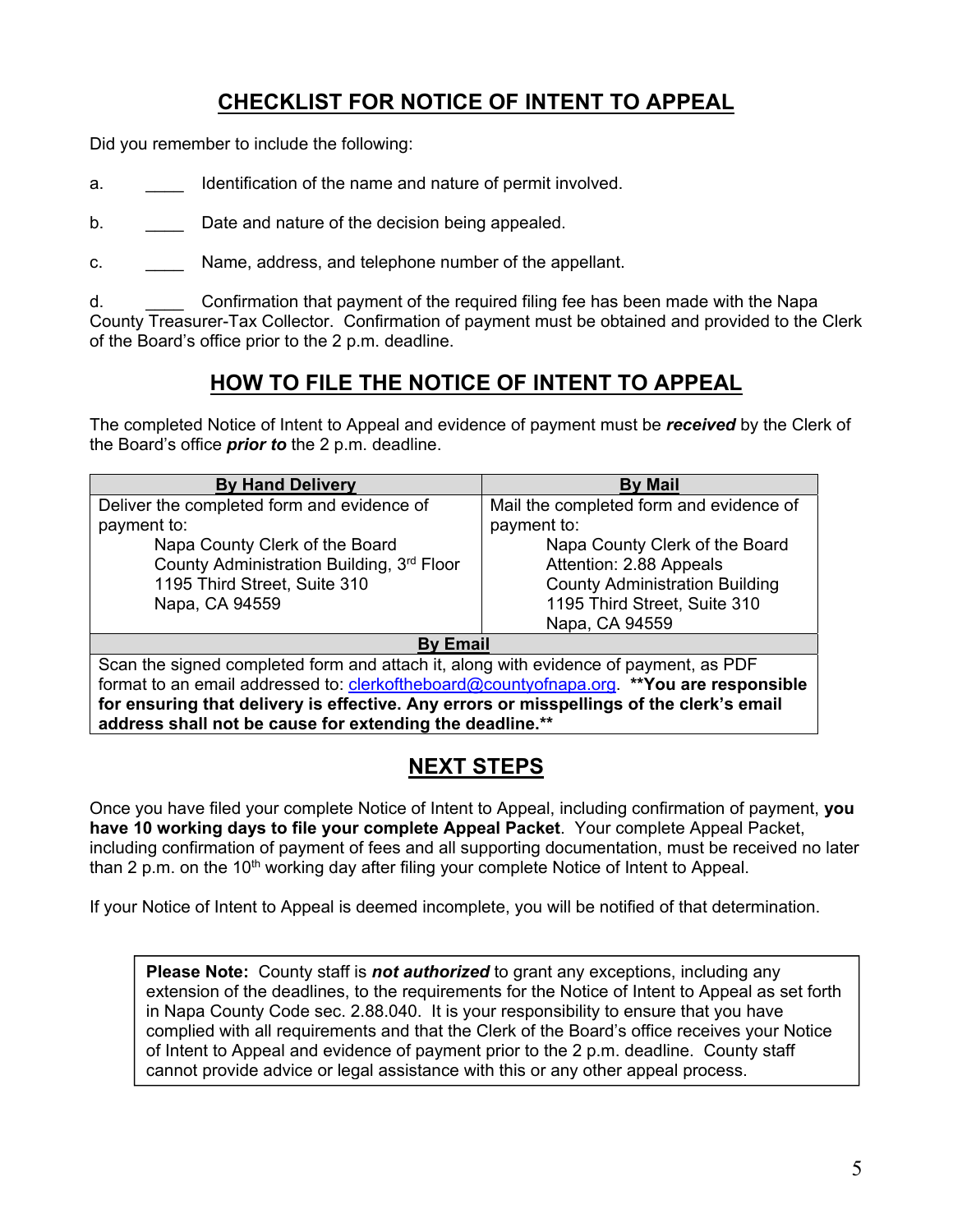

 **NAPA COUNTY CLERK OF THE BOARD'S OFFICE 1195 Third Street, Suite 310, Napa, California, 94559 (707) 253-4421** 

 **APPEAL PACKET COVER SHEET** 

*(Section 2.88.050 of Napa County Code)* 

A Tradition of Stewardship A Commitment to Service

Deadline for filing with the Clerk of the Board's office: no later than 2 p.m. on the 10<sup>th</sup> working day after the filing of the Notice of Intent to Appeal. (Napa County Code sec. 2.88.050(A).)

|                                                                                                                                                                                                                                      | TO BE COMPLETED BY APPELLANT<br>(Please type or print legibly)                                           |       |     |
|--------------------------------------------------------------------------------------------------------------------------------------------------------------------------------------------------------------------------------------|----------------------------------------------------------------------------------------------------------|-------|-----|
|                                                                                                                                                                                                                                      |                                                                                                          |       |     |
|                                                                                                                                                                                                                                      |                                                                                                          |       |     |
| <b>Permittee Address:</b> No. Street Street City                                                                                                                                                                                     |                                                                                                          |       |     |
| Project Site Address/Location (if different from Permittee Address):                                                                                                                                                                 |                                                                                                          | State | Zip |
| Street<br>No.                                                                                                                                                                                                                        | City                                                                                                     | State | Zip |
|                                                                                                                                                                                                                                      |                                                                                                          |       |     |
|                                                                                                                                                                                                                                      |                                                                                                          |       |     |
|                                                                                                                                                                                                                                      |                                                                                                          |       |     |
|                                                                                                                                                                                                                                      |                                                                                                          |       |     |
| □ Individual on behalf of unofficial organization (e.g., neighborhood group, special interest group, etc.)<br><b>E-Mail Address:</b>                                                                                                 |                                                                                                          |       |     |
| Mailing Address: <u>with No. All Street Street And Street Street Street Street Street Street Street Street Street Street Street Street Street Street Street Street Street Street Street Street Street Street Street Street Stree</u> |                                                                                                          |       |     |
|                                                                                                                                                                                                                                      | City                                                                                                     | State | Zip |
| Appellant's Qualification as Interested Person:                                                                                                                                                                                      |                                                                                                          |       |     |
| project applicant, adjacent property owner, other (describe)                                                                                                                                                                         |                                                                                                          |       |     |
| <b>Primary Point(s) of Contact for Appellant:</b>                                                                                                                                                                                    | Check here if Appellant is sole point of contact<br>and will be the prehearing conference representative |       |     |
|                                                                                                                                                                                                                                      |                                                                                                          |       |     |
| Mailing Address: No. Street                                                                                                                                                                                                          |                                                                                                          |       |     |
| Check here if this contact will be your representative at the prehearing conference                                                                                                                                                  | City                                                                                                     | State | Zip |
|                                                                                                                                                                                                                                      |                                                                                                          |       |     |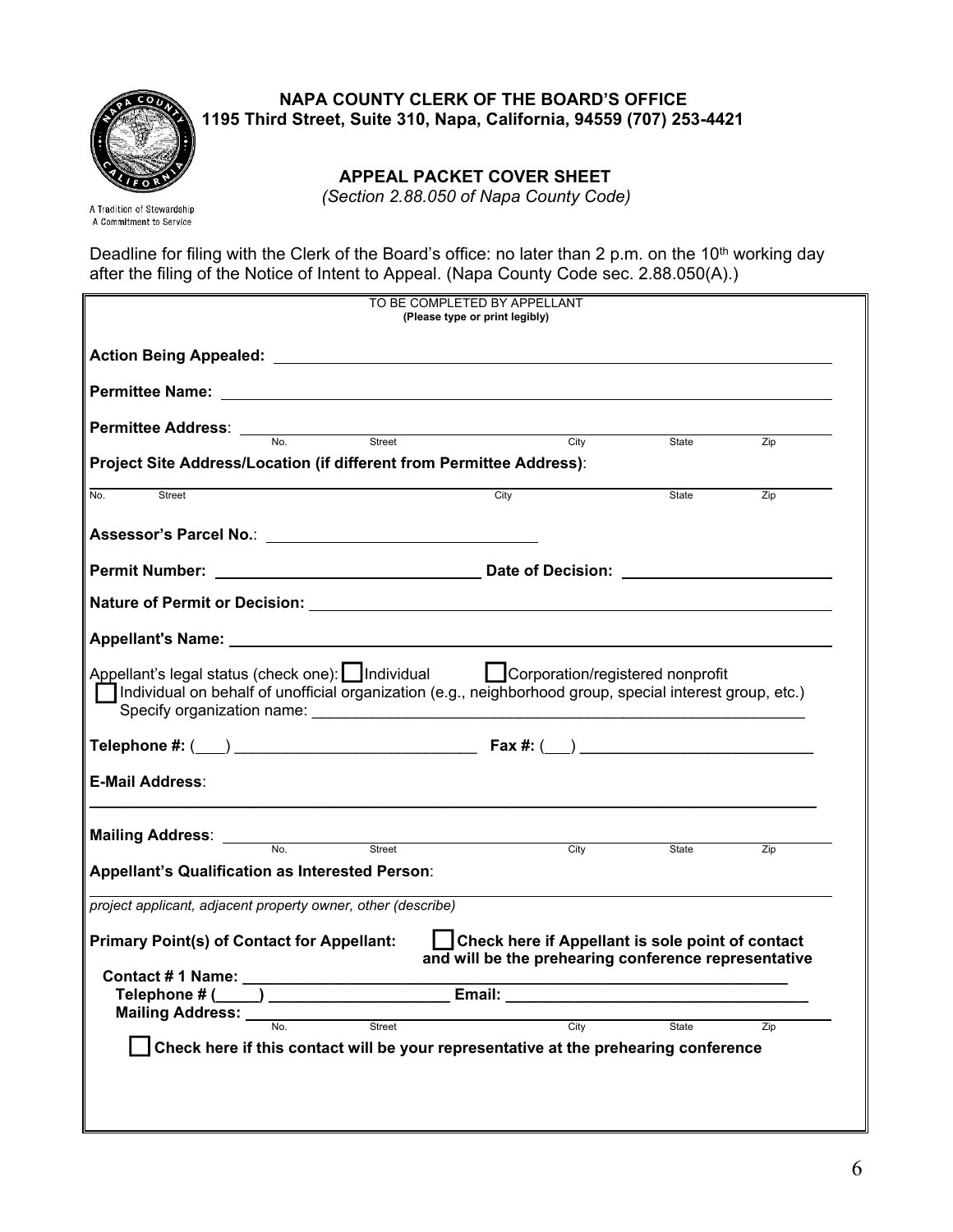| Mailing Address: Mailing Address:                                                                                                                                                                                                                                                                                                                                                                                                                                                                                                                                                                                                                                                                                                                                  |                                                                                     |      |      |                   |                          |
|--------------------------------------------------------------------------------------------------------------------------------------------------------------------------------------------------------------------------------------------------------------------------------------------------------------------------------------------------------------------------------------------------------------------------------------------------------------------------------------------------------------------------------------------------------------------------------------------------------------------------------------------------------------------------------------------------------------------------------------------------------------------|-------------------------------------------------------------------------------------|------|------|-------------------|--------------------------|
|                                                                                                                                                                                                                                                                                                                                                                                                                                                                                                                                                                                                                                                                                                                                                                    | Street                                                                              |      | City | State             | Zip                      |
|                                                                                                                                                                                                                                                                                                                                                                                                                                                                                                                                                                                                                                                                                                                                                                    | Check here if this contact will be your representative at the prehearing conference |      |      |                   |                          |
|                                                                                                                                                                                                                                                                                                                                                                                                                                                                                                                                                                                                                                                                                                                                                                    |                                                                                     |      |      |                   |                          |
| Attach additional sheet(s) for additional contacts if needed.                                                                                                                                                                                                                                                                                                                                                                                                                                                                                                                                                                                                                                                                                                      |                                                                                     |      |      |                   |                          |
| Reason for Appeal. Be specific - factual or legal basis for such grounds of appeal must be expressly<br>stated or they are waived. At a minimum, you must include: (1) identification and description of the specific<br>factual or legal determination(s) made as part of the decision that are the focus of the appeal; and (2) express<br>assertion of all arguments, contentions, and facts that form the grounds for your appeal. If the basis of the<br>appeal will be, in whole or in part, that there was a prejudicial abuse of discretion on the part of the approving<br>authority, or that there was a lack of a fair and impartial hearing, this must be expressly stated. (attach additional<br>sheets and/or supporting documentation if necessary) |                                                                                     |      |      |                   |                          |
|                                                                                                                                                                                                                                                                                                                                                                                                                                                                                                                                                                                                                                                                                                                                                                    |                                                                                     |      |      |                   |                          |
|                                                                                                                                                                                                                                                                                                                                                                                                                                                                                                                                                                                                                                                                                                                                                                    |                                                                                     |      |      |                   |                          |
|                                                                                                                                                                                                                                                                                                                                                                                                                                                                                                                                                                                                                                                                                                                                                                    |                                                                                     |      |      |                   |                          |
|                                                                                                                                                                                                                                                                                                                                                                                                                                                                                                                                                                                                                                                                                                                                                                    |                                                                                     |      |      |                   |                          |
|                                                                                                                                                                                                                                                                                                                                                                                                                                                                                                                                                                                                                                                                                                                                                                    |                                                                                     |      |      |                   |                          |
|                                                                                                                                                                                                                                                                                                                                                                                                                                                                                                                                                                                                                                                                                                                                                                    |                                                                                     |      |      |                   |                          |
|                                                                                                                                                                                                                                                                                                                                                                                                                                                                                                                                                                                                                                                                                                                                                                    |                                                                                     |      |      |                   |                          |
|                                                                                                                                                                                                                                                                                                                                                                                                                                                                                                                                                                                                                                                                                                                                                                    |                                                                                     |      |      |                   |                          |
|                                                                                                                                                                                                                                                                                                                                                                                                                                                                                                                                                                                                                                                                                                                                                                    |                                                                                     |      |      |                   |                          |
|                                                                                                                                                                                                                                                                                                                                                                                                                                                                                                                                                                                                                                                                                                                                                                    |                                                                                     |      |      |                   |                          |
|                                                                                                                                                                                                                                                                                                                                                                                                                                                                                                                                                                                                                                                                                                                                                                    |                                                                                     |      |      |                   |                          |
|                                                                                                                                                                                                                                                                                                                                                                                                                                                                                                                                                                                                                                                                                                                                                                    |                                                                                     |      |      |                   |                          |
|                                                                                                                                                                                                                                                                                                                                                                                                                                                                                                                                                                                                                                                                                                                                                                    |                                                                                     |      |      |                   |                          |
|                                                                                                                                                                                                                                                                                                                                                                                                                                                                                                                                                                                                                                                                                                                                                                    |                                                                                     |      |      |                   |                          |
|                                                                                                                                                                                                                                                                                                                                                                                                                                                                                                                                                                                                                                                                                                                                                                    |                                                                                     |      |      |                   |                          |
|                                                                                                                                                                                                                                                                                                                                                                                                                                                                                                                                                                                                                                                                                                                                                                    |                                                                                     |      |      |                   |                          |
|                                                                                                                                                                                                                                                                                                                                                                                                                                                                                                                                                                                                                                                                                                                                                                    |                                                                                     |      |      |                   |                          |
|                                                                                                                                                                                                                                                                                                                                                                                                                                                                                                                                                                                                                                                                                                                                                                    |                                                                                     |      |      |                   |                          |
| Are you appealing a decision relating to real property? (check one)<br>If Yes, please ensure that you attach the required Ownership Report, including list of owners and<br>Assessor's map page(s) as indicated on the Checklist.                                                                                                                                                                                                                                                                                                                                                                                                                                                                                                                                  |                                                                                     |      |      | Yes               | No                       |
| Evidence of payment of required fees (check one): △ △ △ △ Attached                                                                                                                                                                                                                                                                                                                                                                                                                                                                                                                                                                                                                                                                                                 |                                                                                     |      |      |                   | Will be submitted later* |
| * Pursuant to Napa County Code sec. 2.88.050, evidence of payment must be received by the Clerk of the<br>Board no later than the 2 p.m. deadline.                                                                                                                                                                                                                                                                                                                                                                                                                                                                                                                                                                                                                 |                                                                                     |      |      |                   |                          |
|                                                                                                                                                                                                                                                                                                                                                                                                                                                                                                                                                                                                                                                                                                                                                                    |                                                                                     |      |      |                   |                          |
|                                                                                                                                                                                                                                                                                                                                                                                                                                                                                                                                                                                                                                                                                                                                                                    |                                                                                     |      |      |                   |                          |
| Signature of Appellant                                                                                                                                                                                                                                                                                                                                                                                                                                                                                                                                                                                                                                                                                                                                             |                                                                                     | Date |      | <b>Print Name</b> |                          |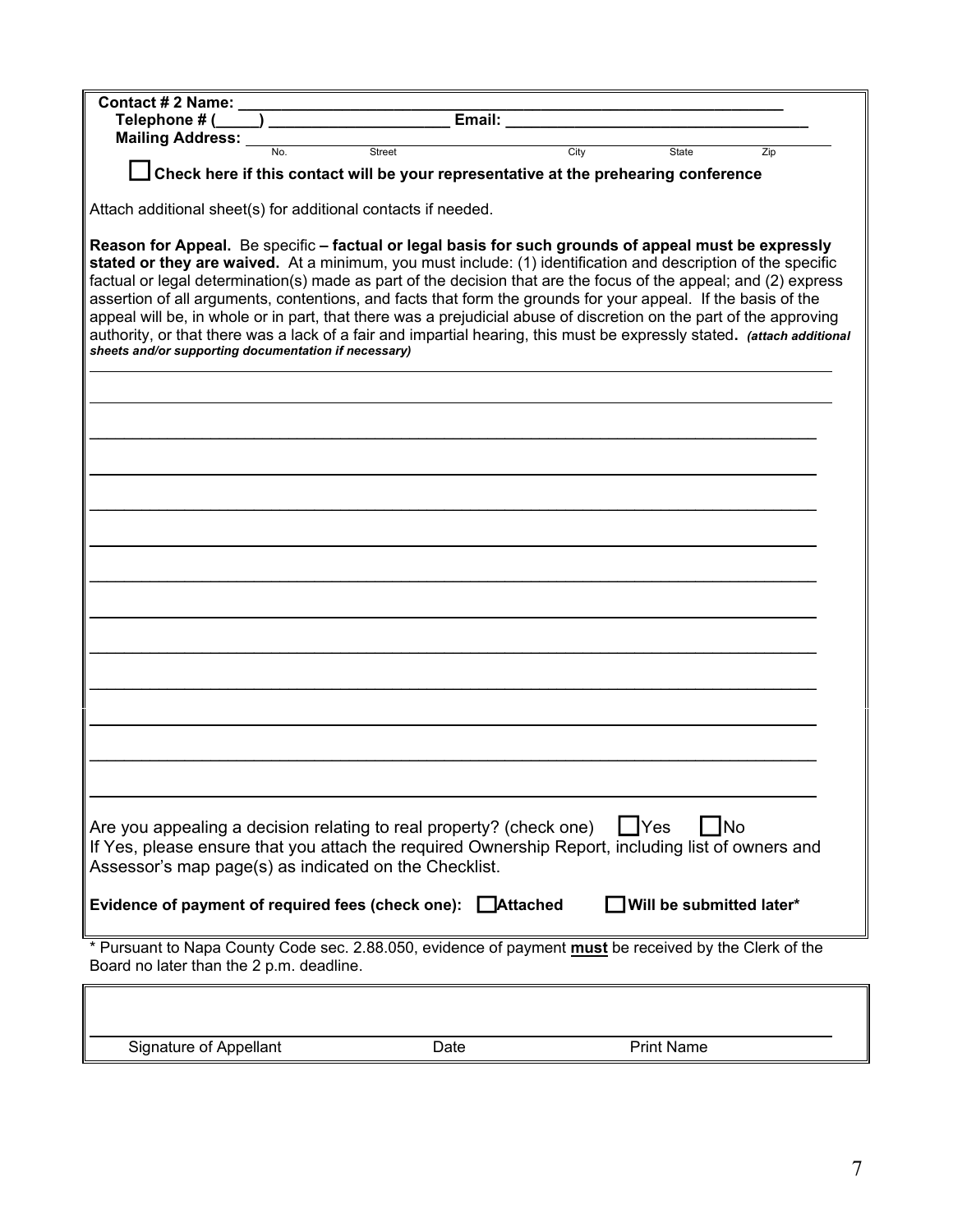# **CHECKLIST FOR APPEAL PACKET**

Did you remember to include the following:

a. \_\_\_\_ Name and address of the permittee or the subject of the decision being appealed, along with identifying information about the permittee and/or subject property.

b. Name and address of appellant.

c. \_\_\_\_ Appellant's status as an individual or entity.

d. Basis for Appellant's qualification as an interested person.

e. Chames, addresses, telephone numbers, and email addresses of the Appellant's primary point(s) of contact and the designated representative(s) of the Appellant for the mandatory prehearing conference.

f. \_\_\_\_ Identification and description of the specific factual or legal determination(s) made as part of the decision that are the focus of the appeal.

g. \_\_\_\_ A description of all asserted grounds for the appeal and all arguments, contentions and facts that you believe support the appeal and/or show that the decision was in some manner erroneous.

h. If the decision involved real property, an Ownership Report prepared by a title company, engineer, architect, radius search service, or ownership listing service, that includes the following:

1. A list, from within the past 6 months, that identifies by name, address, and assessor's parcel number, the owners of all real property located within 1,000 feet of any and all portions of the real property that is the subject of the appeal.

 2. \_\_\_\_ A copy of the Assessor's Map Book Pages that show all real property which is the subject of the appeal and all properties to which the list of property owners within 1,000 feet of the subject property.

 To ensure that your Ownership Report contains the necessary components and is provided in the proper format, please provide the following instructions to the preparing company or individual:

#### **INSTRUCTIONS FOR OWNERSHIP REPORT**

Please prepare an original and two copies of the property owners' list as follows:

- 1. Type the property owners' names, parcel numbers and mailing addresses on an 8½" by 11" sheet of Avery #5160 Laser Labels so that this information can be readily used in mailing by the Clerk of the Board of Supervisors.
- 2. Submit a full page copy of the assessors' map book page(s) and a copy of the latest equalized assessment roll used to compile the property owners' list. Please indicate the location of all parcels listed, by check mark or colored parcel number circled on the pages.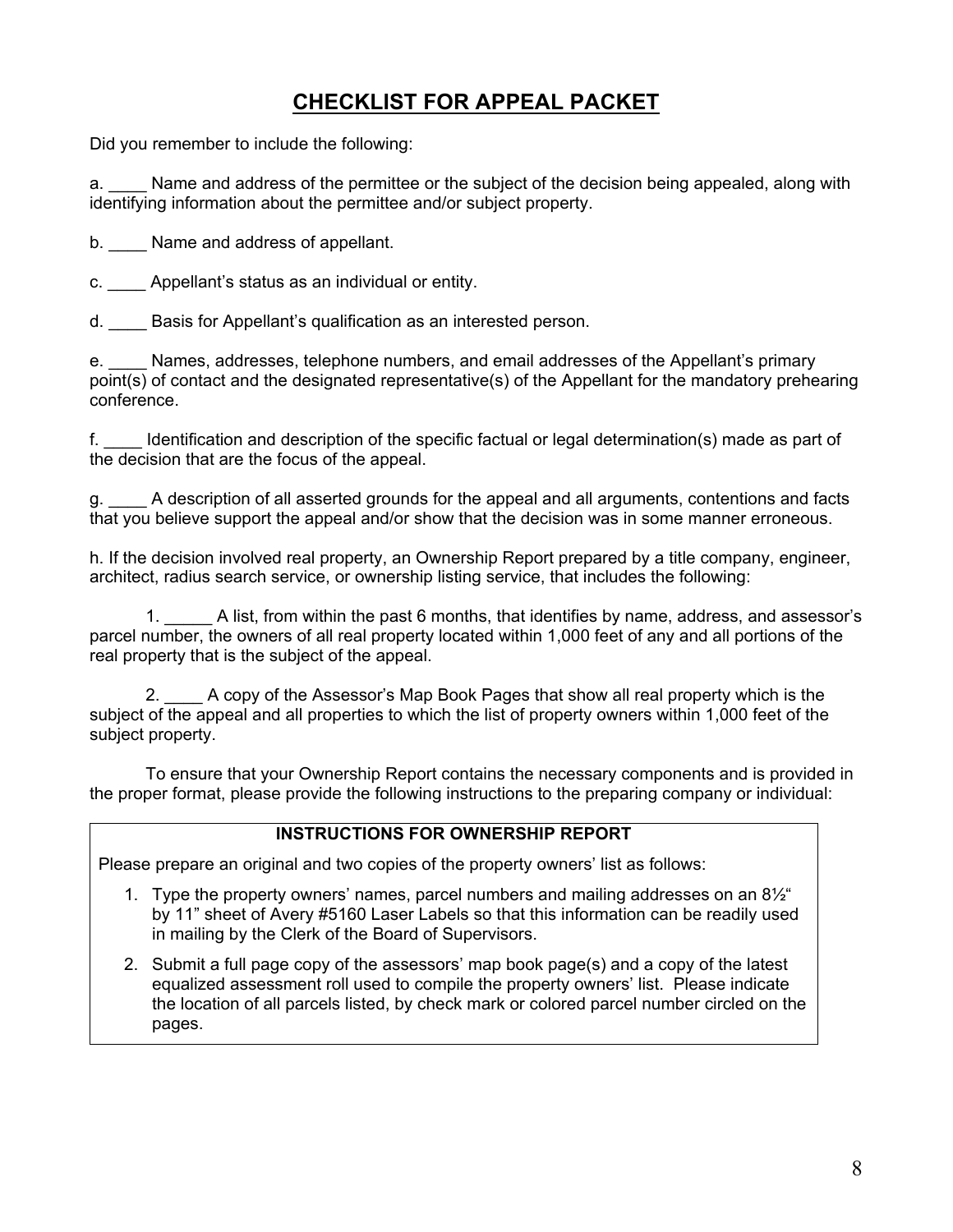i. **Evidence that payment of the relevant fees has been made with the Napa County Treasurer-**Tax Collector. Evidence of payment must be obtained and provided to the Clerk of the Board's office prior to the 2 p.m. deadline. If you are unsure of the fees due, you must contact the Clerk of the Board's office to obtain a fee estimate and make the appropriate payment prior to the 2 p.m. deadline.

j. \_\_\_\_ If you are filing by email, you must submit to the Clerk of the Board's office, prior to the 2 p.m. deadline, a copy of the signature page of the Appeal Packet Cover Sheet with your original ("wet") signature.

# **HOW TO FILE THE APPEAL PACKET**

The completed Notice of Intent to Appeal and evidence of payment must be *received* by the Clerk of the Board's office *prior to* the 2 p.m. deadline.

| <b>By Hand Delivery</b>                                                                        | <b>By Mail</b>                          |  |  |  |
|------------------------------------------------------------------------------------------------|-----------------------------------------|--|--|--|
| Deliver the completed form and evidence of                                                     | Mail the completed form and evidence of |  |  |  |
| payment to:                                                                                    | payment to:                             |  |  |  |
| Napa County Clerk of the Board                                                                 | Napa County Clerk of the Board          |  |  |  |
| County Administration Building, 3rd Floor                                                      | Attention: 2.88 Appeals                 |  |  |  |
| 1195 Third Street, Suite 310                                                                   | <b>County Administration Building</b>   |  |  |  |
| Napa, CA 94559                                                                                 | 1195 Third Street, Suite 310            |  |  |  |
|                                                                                                | Napa, CA 94559                          |  |  |  |
| <b>By Email</b>                                                                                |                                         |  |  |  |
| Scan the signed completed form and attach it, along with evidence of payment, as PDF           |                                         |  |  |  |
| format to an email addressed to: clerkoftheboard@countyofnapa.org. If filing by email, you     |                                         |  |  |  |
| must additionally provide by hand delivery or mail a copy of the signature page of this Appeal |                                         |  |  |  |
| Packet Cover Sheet with your original ("wet") signature.                                       |                                         |  |  |  |
| **You are responsible for ensuring that delivery is effective. Any errors or misspellings      |                                         |  |  |  |
| of the clerk's email address shall not be cause for extending the deadline.**                  |                                         |  |  |  |

**Please Note:** County staff is *not authorized* to grant any exceptions, including any extension of the deadlines or alterations of the fees, to the requirements for the Appeal Packet as set forth in Napa County Code Chapter 2.88. It is your responsibility to ensure that you have complied with all requirements and that the Clerk of the Board's office receives your Appeal Packet, supporting documentation, and evidence of payment prior to the 2 p.m. deadline. County staff cannot provide advice or legal assistance with this or any other appeal process.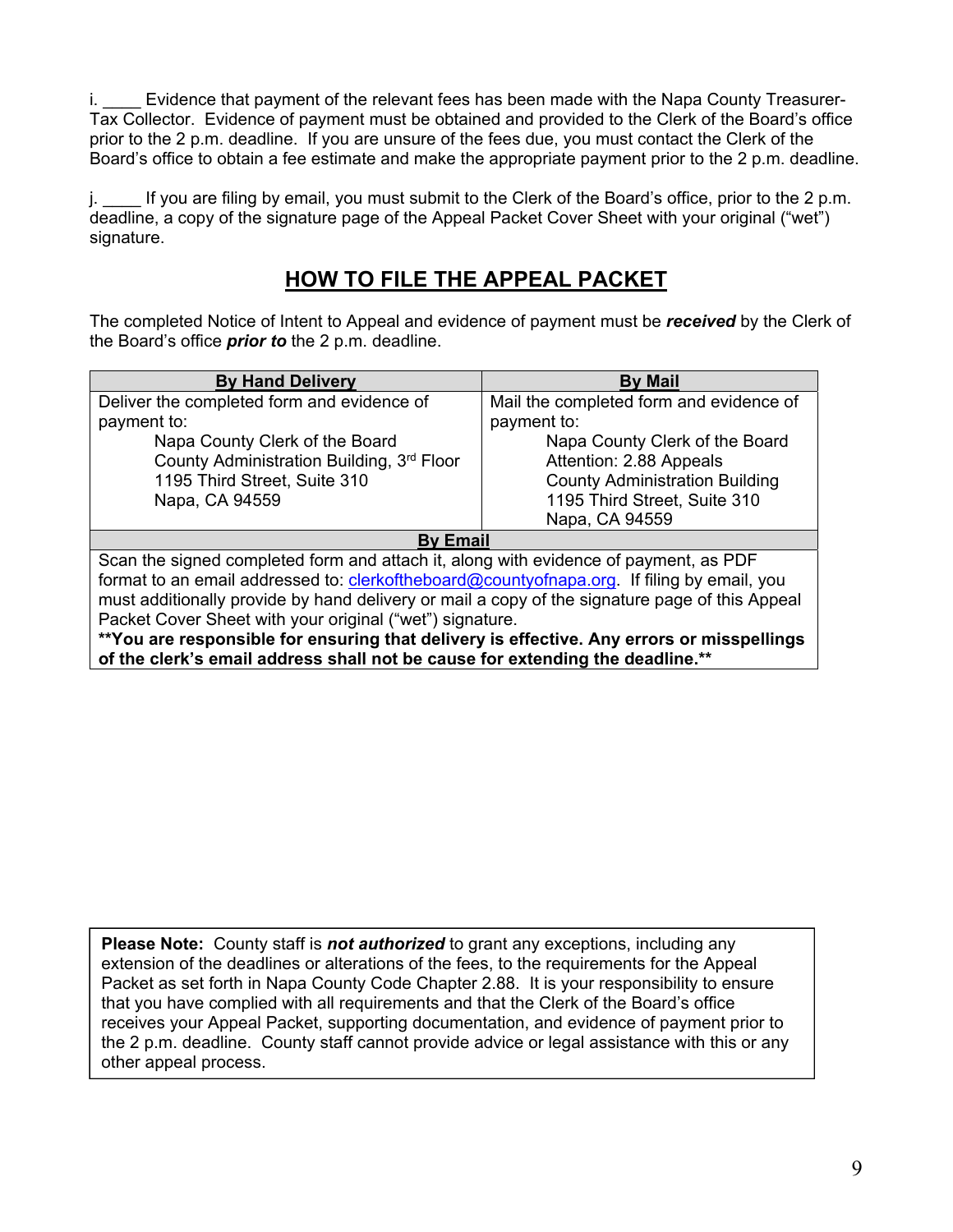# **NEXT STEPS**

Once you have filed your Appeal Packet, including supporting documentation and confirmation of payment, the County will review your Appeal Packet for completeness. You will be notified of the outcome of this completeness review.

The fees required to be paid with submittal of your Appeal Packet are estimated fees. You may be notified at any time by the Clerk of the Board's office of additional fees due. **It is your responsibility to provide evidence of payment of any additional fees due from the Napa County Treasurer-Tax Collector within the timelines specified in Napa County Code sec. 2.88.100.** Failure to pay fees within a timely manner will result in automatic withdrawal of your appeal. (Napa County Code sec. 2.88.060.)

Prior to the Board of Supervisors holding a hearing on your appeal, the Napa County Counsel's office will schedule a **mandatory prehearing conference** that your designated representative(s) **must** attend. (Napa County Code sec. 2.88.085.) You, your representative(s) and point(s) of contact will be notified of the time, date, and location of the prehearing conference no later than 15 calendar days before the conference.

You, your representative(s) and point(s) of contact will be notified of the time, date, and location of the appeal hearing before the Board of Supervisors no later than 15 calendar days before the hearing.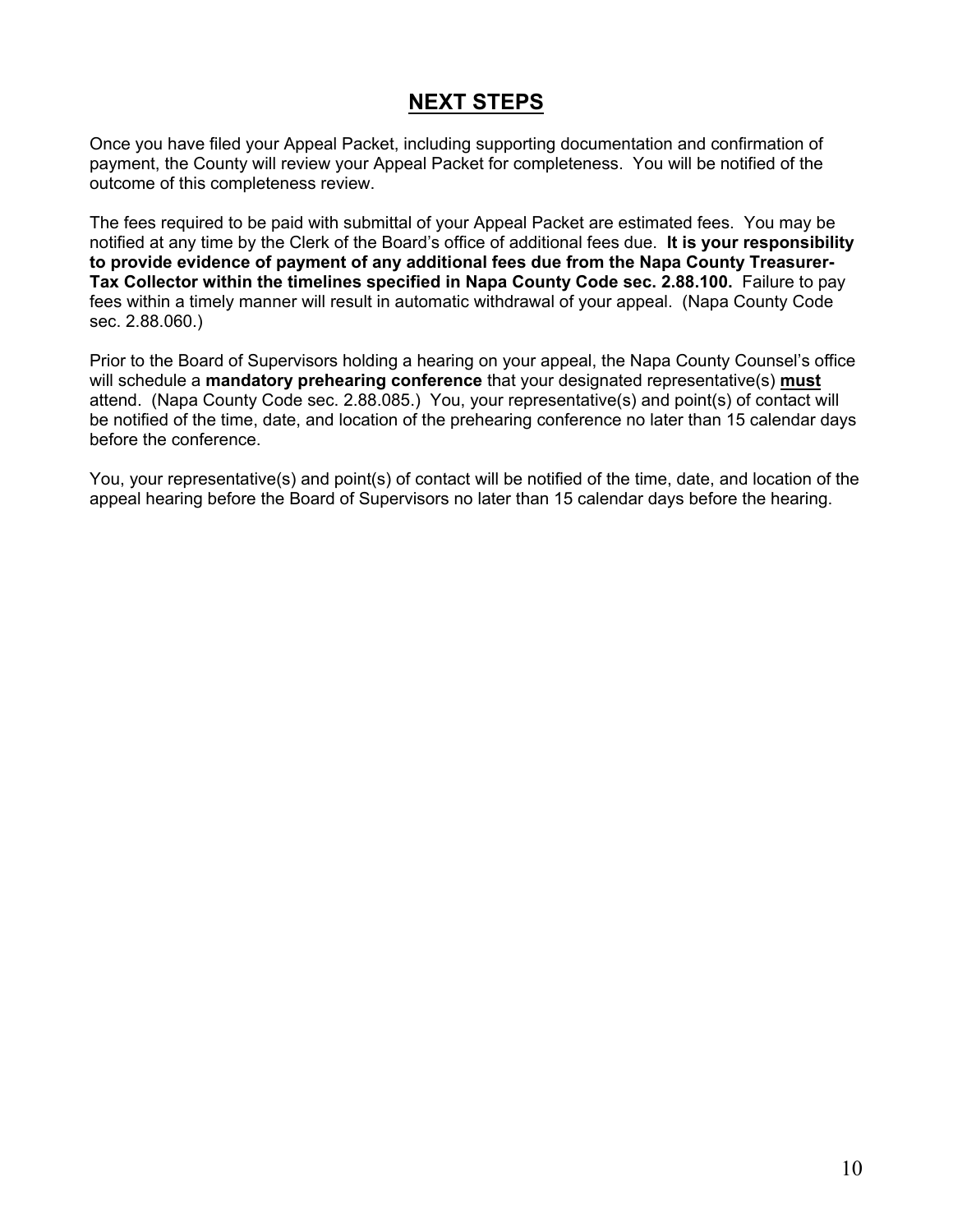# **NAPA COUNTY CODE CHAPTER 2.88**

Chapter 2.88 – APPEALS

2.88.010 - Definitions.

- 2.88.020 Application of provisions—Conflict resolution.
- 2.88.030 Right to appeal.
- 2.88.040 Notice of intent to appeal.
- 2.88.050 Appeal packet and payment of fees and costs—Time and manner of submissions.
- 2.88.060 Withdrawal of appeal.
- 2.88.070 Hearing by the board.
- 2.88.080 Scheduling and notice of the hearing; Prehearing conference.
- 2.88.085 Mandatory prehearing conference procedures.
- 2.88.090 Hearing—Conduct and procedures—Decision.
- 2.88.100 Payment of Certain Costs In Connection with Appeals.
- 2.88.110 [Reserved]
- 2.88.120 [Reserved]

## **2.88.010 Definitions.**

The definitions contained in Title 18 of this code, as amended, shall be fully applicable to this chapter except as hereinafter otherwise defined. For purposes of this chapter, the following definitions shall apply:

- A "Appellant" means any interested person filing a notice of appeal under this chapter.
- B. "Board" means the board of supervisors of Napa County.
- C. "Clerk" means the clerk of the board of supervisors of Napa County.

D "Decision maker" means the officer, director, agency, commission, subsidiary board of the county, department, board of appeals or other person or body to which decision-making authority was delegated and that made the decision being appealed.

E. "Decision" means a determination made by a decision maker, pursuant to authority vested in the decision maker by law or by delegation from the board of supervisors that is binding and/or final unless successfully appealed. For purposes of this chapter, "Decision" means only those decisions that involve the exercise of discretion by the decision maker, and shall not include ministerial actions.

F. "Hearing" means any proceeding at which a person may attend and present testimony, including but not limited to, public hearings and noticed public hearings.

G. "Interested person" means:

1. For an appeal of a decision relating to real property, including discretionary land use permits, such as conditional use permits and modifications thereto, variances, rezonings and zoning text amendments, telecommunications permits, viewshed applications and certificates of legal nonconformity, "interested person" means any person who testified or offered evidence at a hearing or other proceeding at which the matter being appealed was considered, and all persons, including businesses, corporations or other public or private entities, shown on the last equalized assessment roll as owning real property within one thousand feet of any property which is the subject of the appeal.

2. For all other appeals, "interested person" means any person who testified or offered evidence at a hearing or other proceeding at which the matter being appealed was considered, if such a hearing was held. If no hearing was required for the decision, then "interested person" means any person whose pecuniary interests, civil rights, or property rights or interests are demonstrably affected by a decision, provided they offered comment on the decision or offered evidence, if given the opportunity to do so.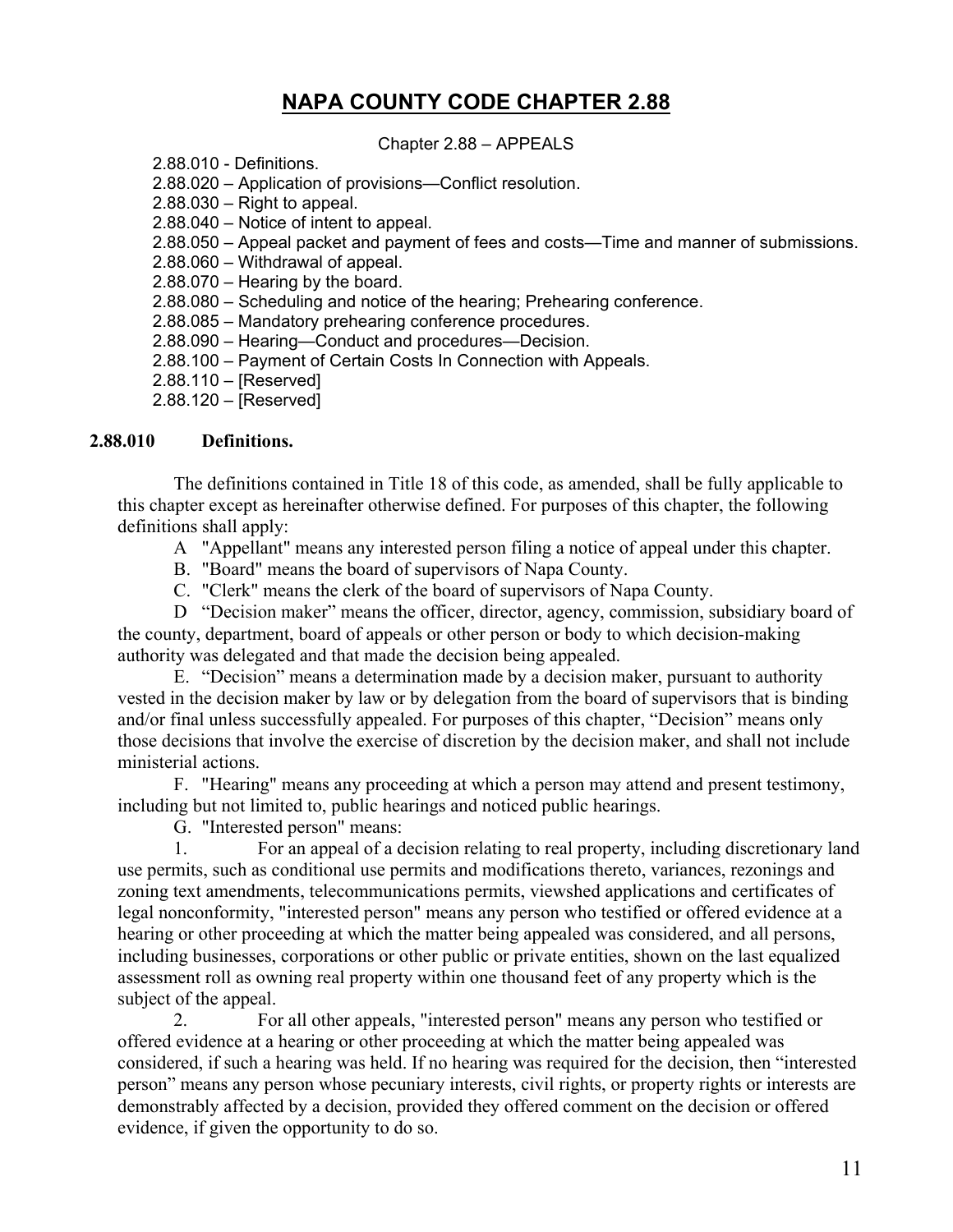3. "Interested person" includes the permittee.

H. "Noticed public hearing" means a hearing that is noticed in accordance with Section 18.136.040 of this code, or any similar provision of law.

I. "Permit" means any permit, certificate, certification, license, approval or other entitlement allowing the use of real property, construction of structures thereon, or conduct of business or personal activities, which was issued, denied or made subject to conditions as a result of the decision being appealed. An appeal of a decision to issue a "Permit" includes any environmental determination made pursuant to the California Environmental Quality Act (CEQA) and state or county guidelines or other regulations adopted to implement CEQA, in connection with final action taken on the permit to which the CEQA determination relates.

J. "Permittee" means the person or entity that has applied for the permit that is the subject of the appeal.

K. "Record on appeal" means all written materials, staff reports, statements, testimony, information and evidence that were considered by the decision maker, either directly or indirectly, in arriving at the decision being appealed. If a noticed public hearing was held, then the "record on appeal" includes either a certified transcript of the hearing prepared by a certified court reporter, if it already exists, or an audio-recording or video-recording of the hearing, which is available for purposes of preparing a certified transcript of the noticed public hearing for purposes of the appeal.

L. "Substantial evidence" means such facts:

1. that a reasonable mind would accept as adequate to support a conclusion, even if other conclusions might also be reached; and

2. that is reasonable in nature, credible, and of solid value.

M. "Working day" means a day when the office of the clerk of the board of supervisors is open for business. Weekends, county holidays, and days when the office is closed for regular business due to a declared or posted emergency do not constitute working days.

## **2.88.020 Application of provisions—Conflict resolution.**

A. The procedures and standards of review provided in this chapter shall apply to all appeals brought before the board regarding any decision made by any decision maker to grant, deny or condition a permit; except that if a different procedure to appeal a determination has been established elsewhere in this code, by state or county guidelines or other regulations adopted to implement the California Environmental Quality Act, or by any state or federal law applicable to the permit, those procedures shall control.

B. Except as provided herein as to the board's procedures in considering appeals, none of the provisions of this chapter shall apply to any other final determination, decision or action of the board.

# **2.88.030 Right to appeal.**

Unless otherwise provided in this code, an appeal may be filed by any interested person affected by any decision made by any decision maker.

# **2.88.040 Notice of intent to appeal.**

A. An appeal is commenced by filing a notice of intent to appeal along with evidence of payment of the accompanying fees with the clerk within ten (10) working days of the decision. Payment of fees, as established by the then current board resolution establishing fees for appeals, shall be made to the Treasurer-Tax Collector, with confirmation of payment provided to the clerk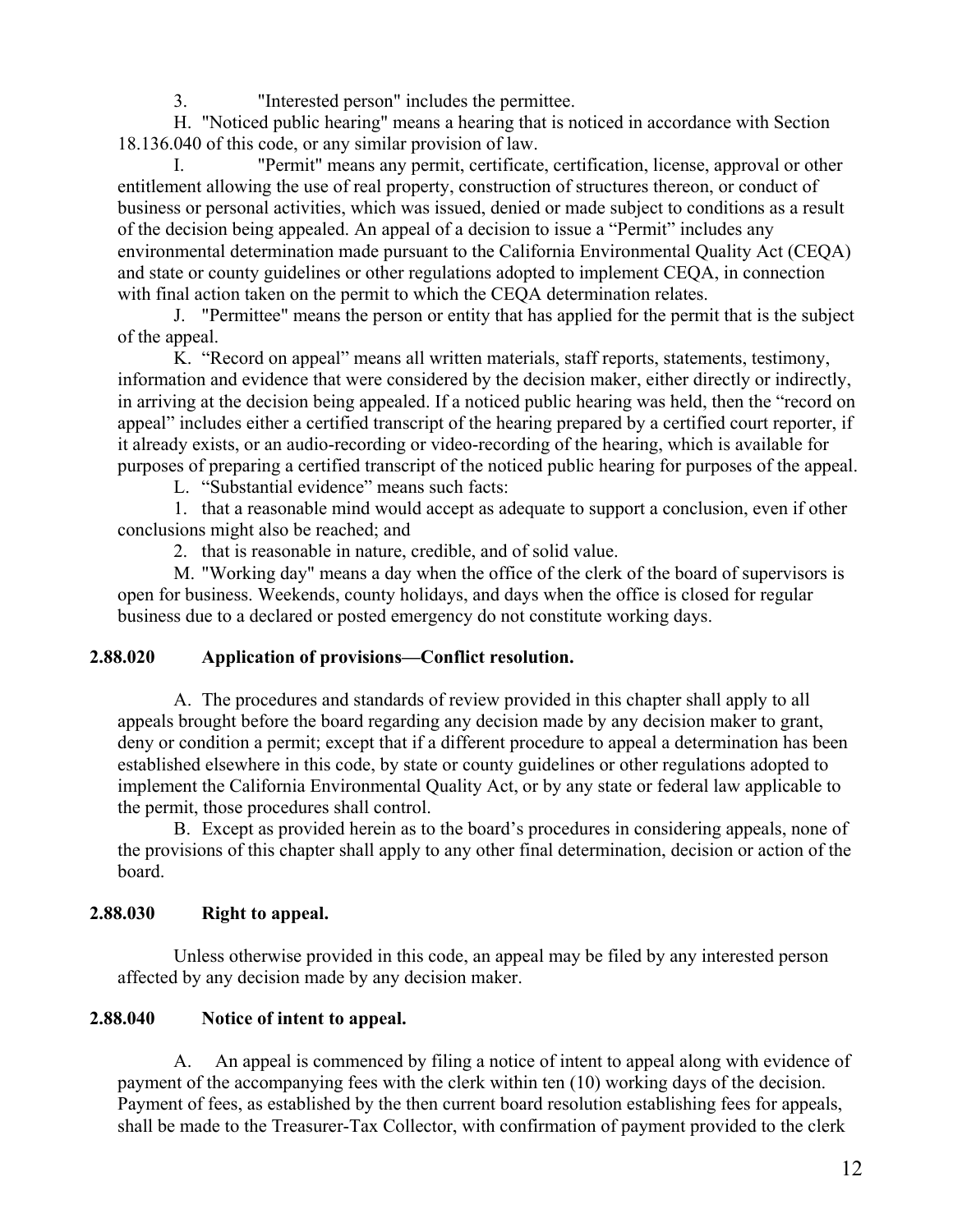within the time period set forth herein. For purposes of this section, the first day of the period within which the notice of appeal may be filed shall be as follows:

1. The first full calendar day following the decision maker's vote at a noticed public hearing or the public announcement of the decision being appealed if such an announcement was made at a noticed public hearing; or

2. If the decision, or the announcement of the decision, was not made at a noticed public hearing, five (5) calendar days after the date a notice of decision is deposited in the U.S. mail by county staff and addressed to all persons or entities who are required by the applicable provision of this code or by the applicable provision of state or federal law to be notified of the decision.

B. The notice of intent to appeal must be filed with the clerk in writing, and may be submitted by personal delivery, by first class U.S. mail, by electronic mail, or by facsimile, but must be delivered, transmitted, or mailed in such a manner as to be received by the clerk within the time limits specified in this chapter. As a record of the date that the notice of intent is filed, the clerk shall note or stamp the date of receipt on the notice of intent to appeal. If the notice of intent to appeal is filed by electronic mail or facsimile after the close of business on a working day, the notice of intent to appeal shall be deemed to have been filed on the next working day. For purpose of this subsection, "close of business on a working day" shall mean 2:00 p.m. Pacific Time. The clerk is not authorized to change, waive, or postpone the deadline under any circumstances.

C. A notice of intent to appeal shall include a description, sufficient for reasonable identification of the subject of the appeal, of the name and nature of the permit that was the subject of the decision, the nature of the decision being appealed, the date of the decision being appealed, and the name, address, and telephone number of the appellant.

D. If no notice of intent to appeal is filed with the clerk with respect to a decision within the time period set forth in this Section 2.88.040, the decision shall be deemed final and conclusive upon expiration of such time period.

#### **2.88.050 Appeal packet and payment of fees and costs—Time and manner of submissions.**

A. If a notice of intent to appeal is timely filed, the appellant shall, no later than 2:00 p.m. on the tenth (10th) working day after the date of submission of the notice of intent to appeal:

1. Submit to the clerk a complete appeal packet meeting the requirements of this Section 2.88.050; and

2. Submit to the clerk evidence of payment of any fee(s) required for the filing and processing of appeals pursuant to the then current board resolution establishing fees or the then current policy manual for the applicable department. The amount of the fees shall be calculated and requested by the clerk at the time the appeal packet is submitted, subject to the clerk's right to provide a more precise statement and supplemental payment request later. Payment of any such fee(s) shall be made to the Treasurer-Tax Collector in any manner acceptable to the Treasurer-Tax Collector.

B. An appeal packet must be delivered to the clerk either in hard copy format by personal delivery or U.S. mail, or electronically by e-mail or facsimile transmission, such that the clerk receives the appeal packet either physically or in PDF format. If the appeal packet is submitted electronically, the appellant shall provide to the clerk an original, wet signature on the appeal packet form, within the same period allowed for the filing of the appeal packet. If the appeal packet is submitted electronically, the appellant is responsible for ensuring that delivery is effective. Any errors or misspellings of the clerk's email address shall not be cause for extending the deadline.

C. The appeal packet shall include all of the following:

1. The name and address of the permittee or the person, organization, or entity whose use of property or activities were the subject of the decision being appealed;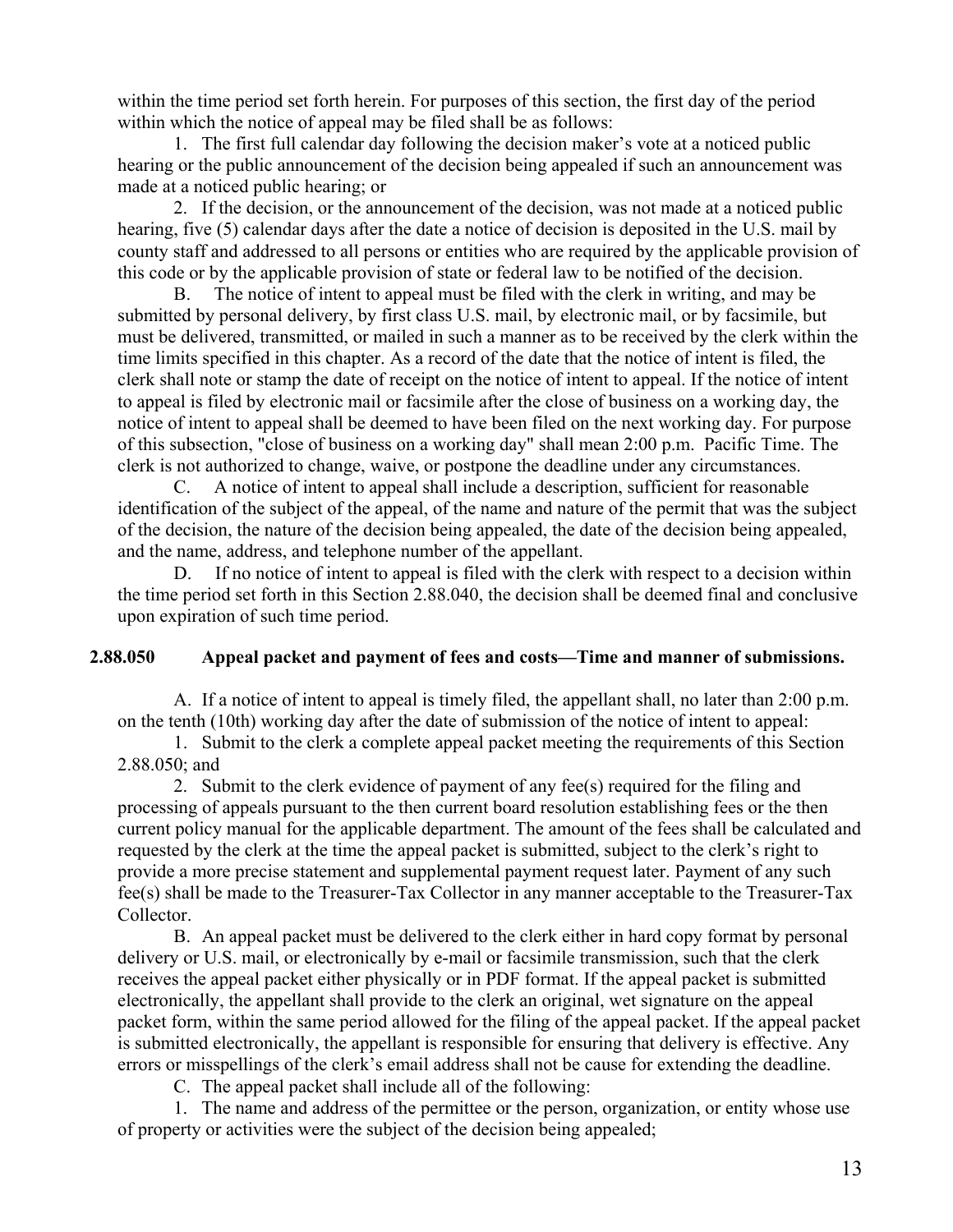2. The name and address of the appellant, if different, and a statement of (1) the nature of the appellant as a person or entity; and (2) the basis for the appellant's qualification as an interested person;

3. The names, addresses, telephone numbers, and email addresses of each person who shall be (a) the primary point of contact for appellant, and (b) the designated representative(s) of the appellant at the mandatory prehearing conference on the appeal and who has authority to speak for appellant on the procedural and evidentiary issues that will be discussed at the prehearing conference;

4. A description, sufficient for reasonable identification of the subject matter of the appeal, of the name of the permit or other matter that was the subject of the decision, the nature of the decision, and the date of the decision being appealed;

5. Identification and description of the specific factual or legal determination(s) made as part of the decision that are the focus of the appeal; and

6. A description of all asserted grounds for the appeal and all arguments, contentions and facts that the appellant believes support the appeal and/or show that the decision was in some manner erroneous. If the basis of the appeal is, in whole or in part, an allegation that the decision maker committed a prejudicial abuse of discretion or that there was a lack of a fair and impartial hearing, such grounds of appeal and the factual and legal bases for such assertions must be expressly stated in the appeal packet. Any grounds of appeal, assertions, or legal or factual arguments that are not set forth in the appeal packet shall be waived unless the chair of the board or the board as a whole finds that good cause exists to consider the ground of appeal or assertion. The chair of the board may make a determination of such good cause at the prehearing conference, set forth in Section 2.88.085, and such determination may be reviewed by the board as a whole at the start of the hearing on the appeal.

D. In addition to the requirements stated above, if the decision pertains to or affected use of, interests in, or activities upon real property the appeal packet shall also contain the following:

1. A report prepared by a title company, engineer, architect, radius search service, or ownership listing service, which identifies by name, address, and assessor's parcel number, the owners of all real property located within one thousand feet of any and all portions of the real property that is the subject of the appeal and which certifies by affidavit that the information contained in the report is accurate, complete, and current as of a date no earlier than six (6) months prior to the date of the decision being appealed; and

2. A copy of the assessor's map book pages current as of the date of the decision being appealed that shows all real property which is the subject of the appeal and all properties to which the list of property owners described in subsection (D)(1) of this Section 2.88.050 pertains.

E. It shall be appellant's sole responsibility to ensure that all required items and information required to be submitted as part of the appeal packet are submitted to the clerk before the deadline. The clerk and/or county staff have been directed not to comment on or advise the appellant as to the completeness of the appeal packet. Therefore, the appellant shall not rely on statements made by the clerk or county staff.

F. Receipt of the appeal packet by the clerk and/or county staff does not constitute a representation that the appeal packet is accepted as complete. The clerk may take a reasonable amount of time to determine whether the appeal packet is complete in accordance with this Section.

## **2.88.060 Withdrawal of appeal.**

A. Automatic Withdrawal. An appeal filed pursuant to this chapter shall be deemed withdrawn and the decision of the decision maker shall be final and conclusive if any of the following occur: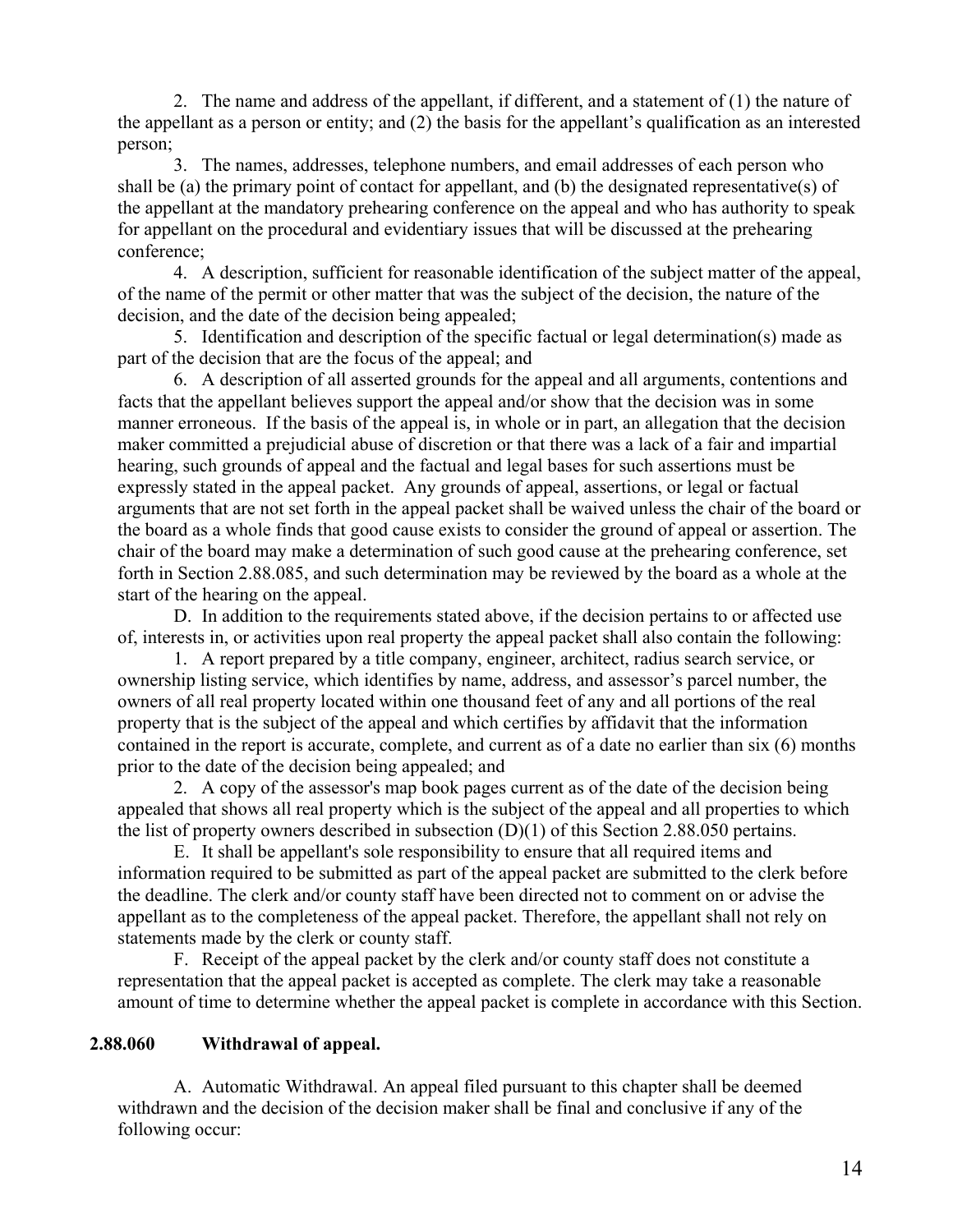1. The appellant fails to timely file a complete appeal packet with the clerk;

2. The appellant fails to timely post any required fee(s), including any supplemental fee requested by the clerk, pursuant to Section 2.88.100, below. This includes any failure of payment, such as a check that is denied for insufficient funds or a declined transaction;

3. The appellant fails to timely post any required transcript preparation costs, pursuant to Section 2.88.100, below;

4. The appellant fails to attend the mandatory prehearing conference without good cause as determined in the chair's sole discretion, or fails to comply with the requirements established at the prehearing conference or as set forth in Section 2.88.085.

B. Withdrawal by Appellant. The appellant may withdraw the appeal at any time by filing with the clerk a signed and written request to withdraw. Such a withdrawal is effective upon receipt by the clerk of the written request.

C. No Refund of Fees. In the event of a withdrawal, any fees, including the filing fee, processing fees, and transcript costs incurred by the County, paid shall not be refunded to the appellant.

## **2.88.070 Hearing by the board.**

Any appeal of a decision for which a notice of appeal has been filed in the manner required by this chapter shall be heard by the board unless withdrawn pursuant to Section 2.88.060. At the discretion of the board chair, multiple appeals of the same decision or related decisions may be consolidated for processing and hearing before the board.

## **2.88.080 Scheduling and notice of the hearing; Prehearing conference.**

A. When a timely notice of appeal has been filed and when a complete appeal packet and all required fees have been timely submitted and posted with the clerk, the clerk shall schedule a hearing on the appeal at a regular or special meeting of the board held not less than twenty-five (25) calendar days and not more than ninety (90) calendar days after receipt of the complete appeal packet, as required by Section 2.88.050, above. The board may, in its sole discretion, open and continue the hearing to a date outside of the ninety-day period to ensure the availability and convenience of the board, County staff, and all parties to the appeal. If the appeal is required by state or federal law, or county regulations other than this chapter, to be held within a shorter period, the ninety-day period shall be reduced to the maximum number of days that may expire under such law or regulation before the appeal must be heard.

B. Unless a different requirement for giving notice of the appeal and board hearing or of the mandatory prehearing conference is specified by this code or by any applicable state or federal law or regulation, the clerk shall give notice of the appeal and of the date, time, and place of the hearing on the appeal at least fifteen calendar days before the hearing or the mandatory prehearing conference, by first class U.S. mail (postage paid), or by email, addressed to the following parties:

1. The appellant(s) and any person identified as the primary point of contact for the appellant or as the designated representative of the appellant, as set forth in Section 2.88.050(C)(3);

2. The applicant(s) or any beneficiary of the underlying permit or decision that is the subject of the appeal, if different than the appellant;

3. Any persons who have requested in writing that they be given notice of an appeal relating to the underlying permit or decision, if such persons have paid any fee imposed by resolution of the board to cover the cost of such notification; and

4. For any appeal pertaining to or affecting use of, interests in or activities upon real property, the owners of all real property located within one thousand feet of any real property that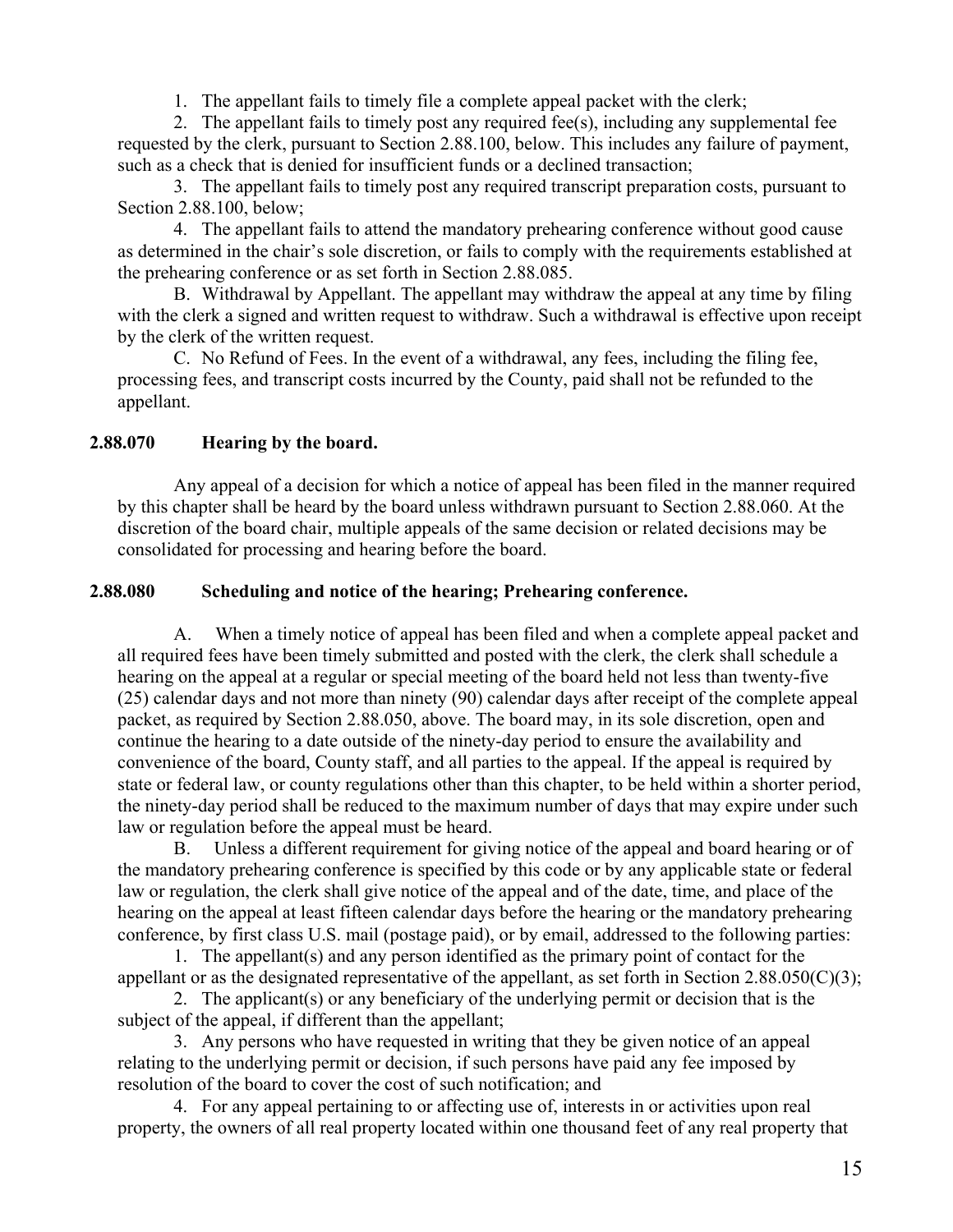is the subject of the decision being appealed, using the report provided by the appellant pursuant to Section 2.88.050(D), above.

C. In addition to the notice of hearing on the appeal given pursuant to subsection (B), the clerk shall give notice to the decision maker and each county officer or department head who may be concerned with the permit or other action.

D. The County Counsel, or their designee, shall arrange a mandatory prehearing conference, as required by Section 2.88.085 of this code and County Policy Manual, Part I, Section 8B, Rule 14.

#### **2.88.085 Mandatory prehearing conference procedures.**

A mandatory prehearing conference shall be conducted in accordance with County Policy Manual, Part I, Section 8B, Rule 14. The prehearing conference will be held among the board chair or designee, clerk of the board or designee, County Counsel or designee, one person designated by each appellant to attend the prehearing conference with authority to speak for that appellant, and, if different from the appellant, the applicant on the underlying subject of the decision being appealed. If an appellant fails to appear at the prehearing conference, without good cause as determined by the chair, in the chair's sole discretion, or if an appellant fails to comply with the requirements established at the prehearing conference or set forth in the County Policy Manual, Part I, Section 8B, Rule 14, then the appeal shall be deemed withdrawn, pursuant to Section 2.88.060, above, and the decision of the decision maker shall be final and conclusive.

#### **2.88.090 Hearing—Conduct and procedures—Decision.**

A. Standard of review. The board shall exercise its independent judgment, based on substantial evidence on the record on appeal, or such extrinsic evidence as may be allowed pursuant to this Section, in determining whether to grant or deny the appeal, or remand the matter, in whole or in part, to the decision maker.

B. Scope of oral and written evidence to be considered. If the appeal pertains to a decision for which a record on appeal exists, the board, in hearing the appeal, shall base its consideration of the appeal on the record on appeal and any extrinsic evidence submitted by the parties and allowed by the chair for good cause shown. "Good cause" means that the proposed evidence, in the exercise of reasonable diligence, could not have been produced to, or was improperly withheld or excluded from, the decision maker. At the beginning of the hearing on the appeal, prior to opening the public hearing and allowing statements from the parties or other interested persons, the chair shall announce any decision regarding the introduction of such extrinsic evidence to the record. The whole board, by majority vote, may overrule any such decision upon request by an appellant or the permittee, if different.

If no record on appeal exists, or if a de novo appeal is required by other provisions of this code or of state or federal law, then the board shall hear, accept and consider all materials, arguments, information, and evidence (including summaries of expert testimony, reports or opinions to be offered at the hearing) that are presented by the appellant, the applicant or any other person orally at the public hearing on the appeal, or in writing if submitted in a timely manner as governed by the County Policy Manual, Part I, Section 8B, Rule 14, or by the following timing:

1. For all appeals in which a prehearing conference is held, the deadline on submissions and the number of copies of evidence, written arguments and materials (including summaries of expert testimony, reports, or opinions to be offered at the hearing) that must be submitted is governed by County Policy Manual, Part I, Section 8B, Rule 14.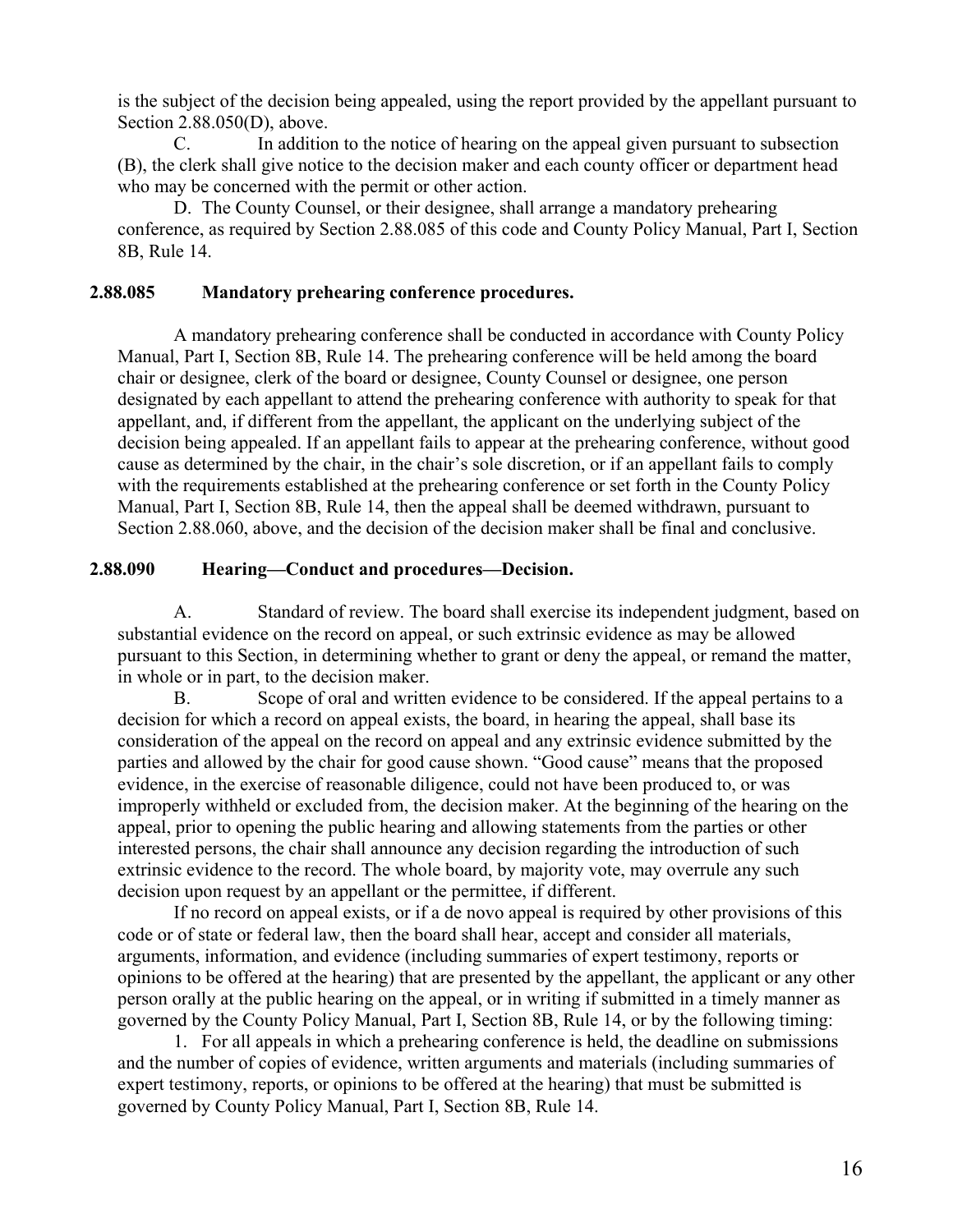2. For all appeals in which no prehearing conference is held, or as to persons who are not among the categories of participants in the prehearing conference as set forth in Section 2.88.085, all evidence, written arguments, and materials that any person wishes to have the board consider on the appeal (including summaries of expert testimony, reports, or opinions to be offered at the hearing) must be submitted to the clerk no later than five (5) calendar days before the board hearing date, as may be continued from time to time. As to any materials and evidence submitted to the clerk five (5) days or more prior to the scheduled board hearing date, only one copy of such materials and evidence need be provided to the clerk.

3. If the person or party that proffers evidence or materials for consideration by the board did not provide the clerk with copies in a timely manner pursuant to this provision, the clerk shall exclude any such evidence or materials from consideration by the board and from the administrative record for the project, but shall retain the evidence or materials as part of the record of the meeting.

C. Procedure for tentative decision, preparation of findings, and final decision. After the close of the public hearing and after board discussion of the appeal, or, if applicable, after remand to staff or to the decision maker for preparation of an advisory report and return of the appeal to the board for decision, the board shall either (a) issue a tentative decision on the appeal to affirm, reverse, or modify the decision being appealed and refer the matter to County Counsel for preparation of a proposed resolution of findings of fact and decision on appeal, or (b) vote to waive the preparation of findings and to make a final decision to either affirm, reverse or modify the decision being appealed without a referral to County Counsel. Upon the board's issuance of a tentative decision and referral to County Counsel, the clerk shall continue the board item on the appeal for the sole purpose of the board's consideration of whether the resolution prepared by County Counsel accurately reflects the board's intent in rendering the tentative decision and for the purpose of the board's rendition of a final decision on the appeal. The date for the board's consideration of the resolution shall be no later than sixty (60) days after the board's announcement of its tentative decision, unless that period is extended by the board for good cause.

D. Finality of decision and notification of decision on appeal. The board's decision shall be final immediately upon adoption of a resolution of findings of fact and decision on appeal, or if the board waives the preparation of findings, immediately upon the final decision on the appeal. The clerk shall provide the resolution of findings of fact and decision on appeal, or the minutes of the board's action if the preparation of findings of fact was waived, by e-mail and first class U.S. mail (postage paid) to the applicant(s) or designee, to all appellants or their designees, and to all persons who have requested in writing that they be given notice of the decision, if such persons have paid any fee imposed by resolution of the board of supervisors to cover the cost of such notification. The resolution, together with the minutes of the meeting and action, shall also be posted online and shall be made available for viewing in the Clerk of the Board's office.

E. Issuance of ministerial permits based on decision on appeal. No building, environmental management or other ministerial permit shall be issued for the purpose of authorizing construction that is allowed to go forward as a result of the board's decision on an appeal until the date the board's decision becomes final and effective pursuant to the provisions of subsection (F) of this Section 2.88.090, above.

#### **2.88.100 Payment of Certain Costs In Connection with Appeals.**

A. The record on appeal shall be prepared in the manner determined by the clerk in consultation with County Counsel. The staff of the decision maker whose decision is the subject of the appeal shall assist the clerk as necessary in preparation and forwarding of the record on appeal to the clerk for presentation to the board prior to the hearing on the appeal. This shall include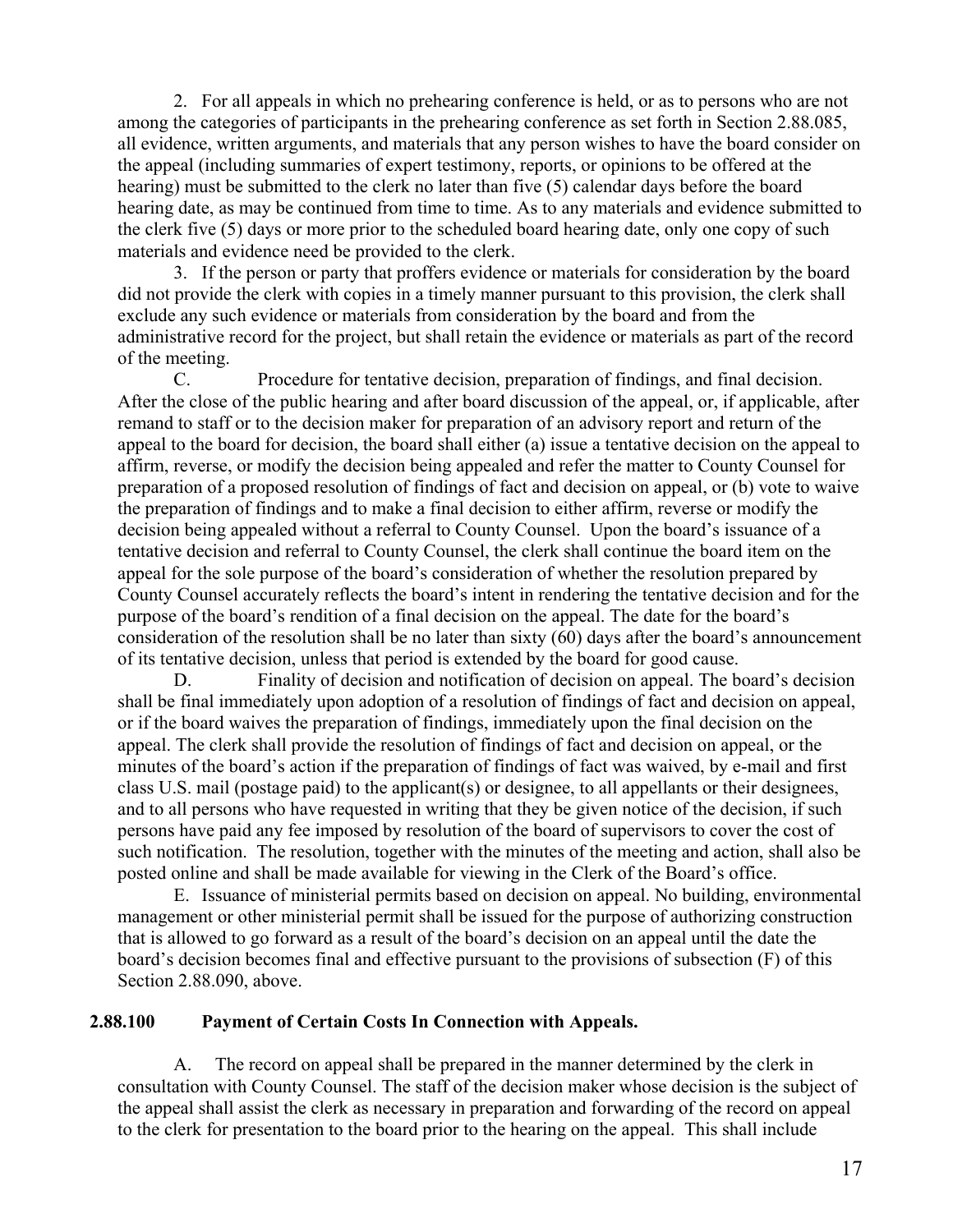preparation of a transcript of any hearing held before the decision maker if it was audio-recorded or video-recorded.

B. The actual cost incurred by the county in preparing the record on appeal shall be borne by the appellant, or, if there are multiple appellants, either (1) shared in equal proportion by the appellants, or, (2) if a reasonable basis exists for allocation of the costs to the separate appeals on some basis other than a simple division of the costs in equal shares, then borne by each appellant in shares that correspond to the costs incurred by the county in connection with each appeal. The multiple appellants shall be jointly and severally liable for such costs, and the clerk shall not be responsible for determining the allocation among such appellants. If any party requests accelerated preparation of transcripts of proceedings recorded by a certified court reporter, that person shall pay the additional fee required by resolution of the board for such expedited preparation.

C. Payment of the costs of preparing the transcript of the hearing on the decision being appealed (if decision was made at a public hearing) will be paid through the Treasurer-Tax Collector, with evidence of payment provided to the clerk, and shall be due upon completion of transcripts within fifteen (15) days of written notification by the clerk, but no later than thirty (30) days before the hearing on the appeal, whichever is earlier. Any supplemental request for payment of hourly fees will be due within fifteen (15) days of the date of such a request, but no later than thirty (30) days before the hearing on the appeal. If appellant has not paid such costs when they become due, the appeal shall be deemed withdrawn, pursuant to Section 2.88.060, above. Notwithstanding such withdrawal, the appellant shall remain liable for the excess cost of preparing the record. If such amount is not paid within thirty days following notification to appellant of the excess amount, the amount shall become a debt of appellant to the county which shall be enforceable by the county by civil action in a court of law.

D. If the actual cost of the accelerated preparation requested by an interested person other than the appellant exceeds the estimated additional cost, such actual additional cost shall, if not paid within thirty (30) days of notification to such person, become a debt of such interested person to the county which shall be enforceable by the county by civil action in a court of law.

E. Nothing contained in this chapter shall be deemed to require any commission, board or other agency of the county to record any hearing, and nothing herein shall be deemed to prevent any person from using the services of a certified court reporter to produce a transcript of any proceedings before an agency of the county.

- **2.88.110 [Reserved]**
- **2.88.120 [Reserved]**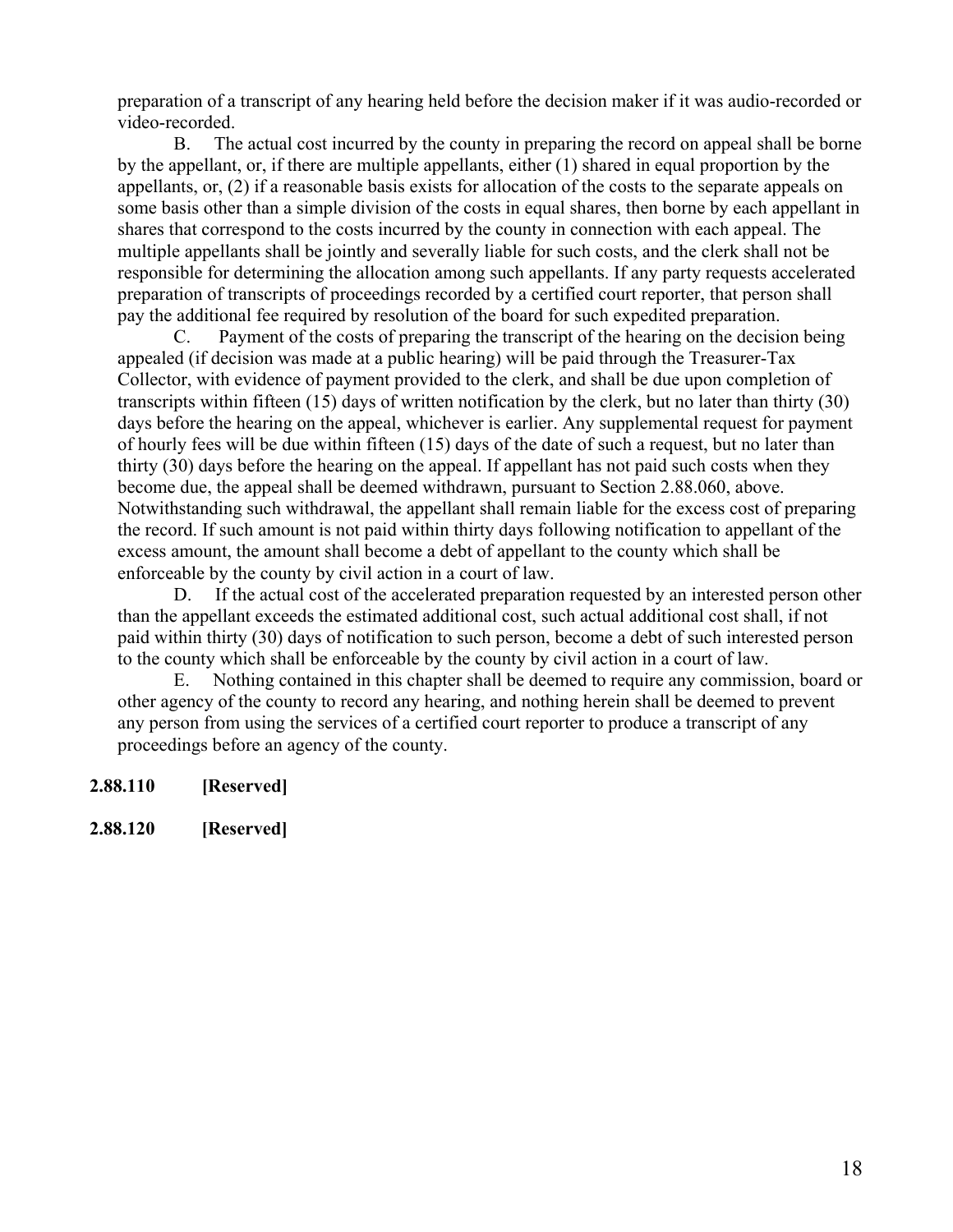# **OTHER RELEVANT NAPA COUNTY CODE SECTIONS**

| County Service Area No. 3                                                           | 3.10.100      |
|-------------------------------------------------------------------------------------|---------------|
| County Service Area No. 4                                                           | 3.12.070      |
| <b>Transient Occupancy Tax</b>                                                      | 3.32.100      |
| Property Tax Administrative Fee                                                     | 3.44.030      |
| Mobile Public Address System                                                        | 5.32.080      |
| <b>Temporary Events</b>                                                             | 5.36.090      |
| <b>Caregiver Permits</b>                                                            | 5.60.060      |
| <b>Abandoned Vehicles</b>                                                           | 8.20.150      |
| <b>Solid Waste Franchises</b>                                                       | 8.48.130      |
| Storage and Removal of Solid Wastes                                                 | 8.52.160      |
| Solid Waste Collection and Transportation                                           | 8.56.110      |
| <b>Solid Waste Facilities</b>                                                       | 8.58.190      |
| Ambulance                                                                           | 8.70.065      |
| <b>Minor Alcohol Offenses</b>                                                       | 9.12.090      |
| Special Events on Public Roadways                                                   | 10.24.120     |
| <b>Houseboat Marinas</b>                                                            | 12.20.060     |
| Moorage and Occupancy of Vessels                                                    | 12.24.070     |
| <b>Groundwater Conservation</b>                                                     | 13.15.090     |
| Holding Tanks and Hold and Haul Systems                                             | 13.52.070     |
| Landmark Preservation                                                               | 15.52.060     |
| <b>Floodplain Management</b>                                                        | 16.04.670     |
| Surface Mining and Reclamation                                                      | 16.12.510     |
| Lot Line Adjustments                                                                | Chapter 17.46 |
| <b>Merger of Parcels</b>                                                            | 17.48.110     |
| Certificates of Compliance and                                                      |               |
| <b>Conditional Certificates of Compliance</b>                                       | Chapter 17.52 |
| <b>Subdivisions</b>                                                                 | Chapter 17.54 |
| (Including: Tentative Maps, Vesting Tentative Maps, Map Corrections and Amendments) |               |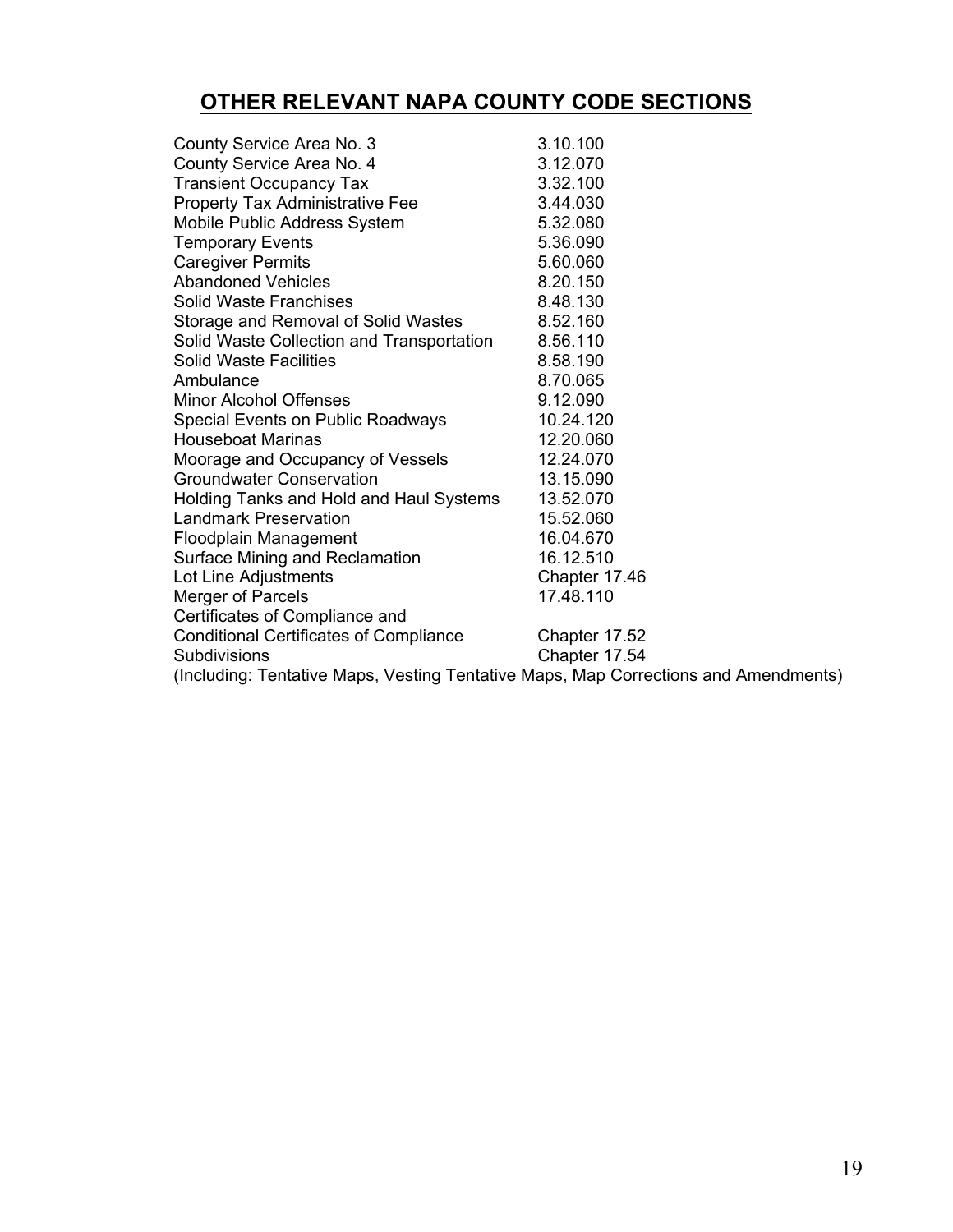# **PREHEARING CONFERENCE PROCEDURES**

On all appeals to the Board of Supervisors, a Mandatory Pre-Hearing Conference ("Conference") shall be scheduled by the Clerk in accordance with Napa County Code Section 2.88.080. The Conference shall be conducted informally among the Board Chair or designee, County Counsel or designee, one person designated by each appellant as its representative to attend the prehearing conference with authority to speak for that appellant, and, if different from the appellant, the applicant on the underlying subject of the decision being appealed. The prehearing conference is intended to accomplish the following purposes:

A. If the appeal pertains to a decision where there is a record on appeal, the participants at the Conference will review and discuss with the County representatives what the record on appeal consists of, and discuss whether any party intends to offer any evidence or materials not contained in the record on appeal ("extrinsic evidence"). The Conference will provide an opportunity to establish dates by which any request for extrinsic evidence shall be submitted to the Chair for a good cause determination. If any party disagrees with the Chair's determination, they may request that a majority of the Board overrule the Chair's determination on the day of the hearing pursuant to the procedures described in Napa County Code Section 2.88.090, subsection (C). Any party wishing to submit extrinsic evidence for the Chair's consideration must provide the Chair and County Counsel with complete, legible copies of all such materials and any argument supporting a good cause finding by the deadline established by the Chair at the Conference.

B. If the appeal pertains to a decision for which no record on appeal exists, the participants at the Conference will describe to the County representatives the evidence, written arguments and materials (including summaries of expert testimony, reports, or opinions to be offered at the hearing) ("Materials") that the participant intends to submit for the Board's consideration on the appeal. Each party shall provide the Chair and County Counsel with complete, legible copies of all such Materials that the party desires to have the Board to consider on the appeal by the date established by the Chair at the Conference.

C. In the interests of efficient conduct of Board proceedings, all those who present testimony or evidence to the Board on an appeal must make every reasonable effort to present all arguments and evidence to the Board prior to the hearing in accordance with the procedures specified above and in the applicable Napa County Code provisions. Oral testimony and argument should be limited to points that were not raised in written submissions and documentary evidence and should not be repetitious of the contents of written and documentary submissions; however, parties may not introduce new grounds of appeal or new evidence unless the Chair allows such grounds or evidence pursuant to Napa County Code section 2.88.050(C)(6) or 2.88.090(C). At the Conference and at the appeal hearing, the Chair may determine not to receive cumulative, repetitious, immaterial, derogatory or abusive testimony.

D. The County representatives at the Conference will discuss with the Conference participants what the probable order for presentation of evidence, witnesses, and statements will be at the hearing, what time limits may apply to speakers (as addressed in more detail in subsection (E) below), and any other procedural topics, subject to any modifications that may be made by the Board at the hearing.

E. In the interests of efficient conduct of Board meetings and in fairness to all participants at such meetings, the Board Chair at the Conference will set reasonable and uniform limits on the presentations by each party to an appeal at the hearing. Unless the Chair, in the Chair's sole discretion,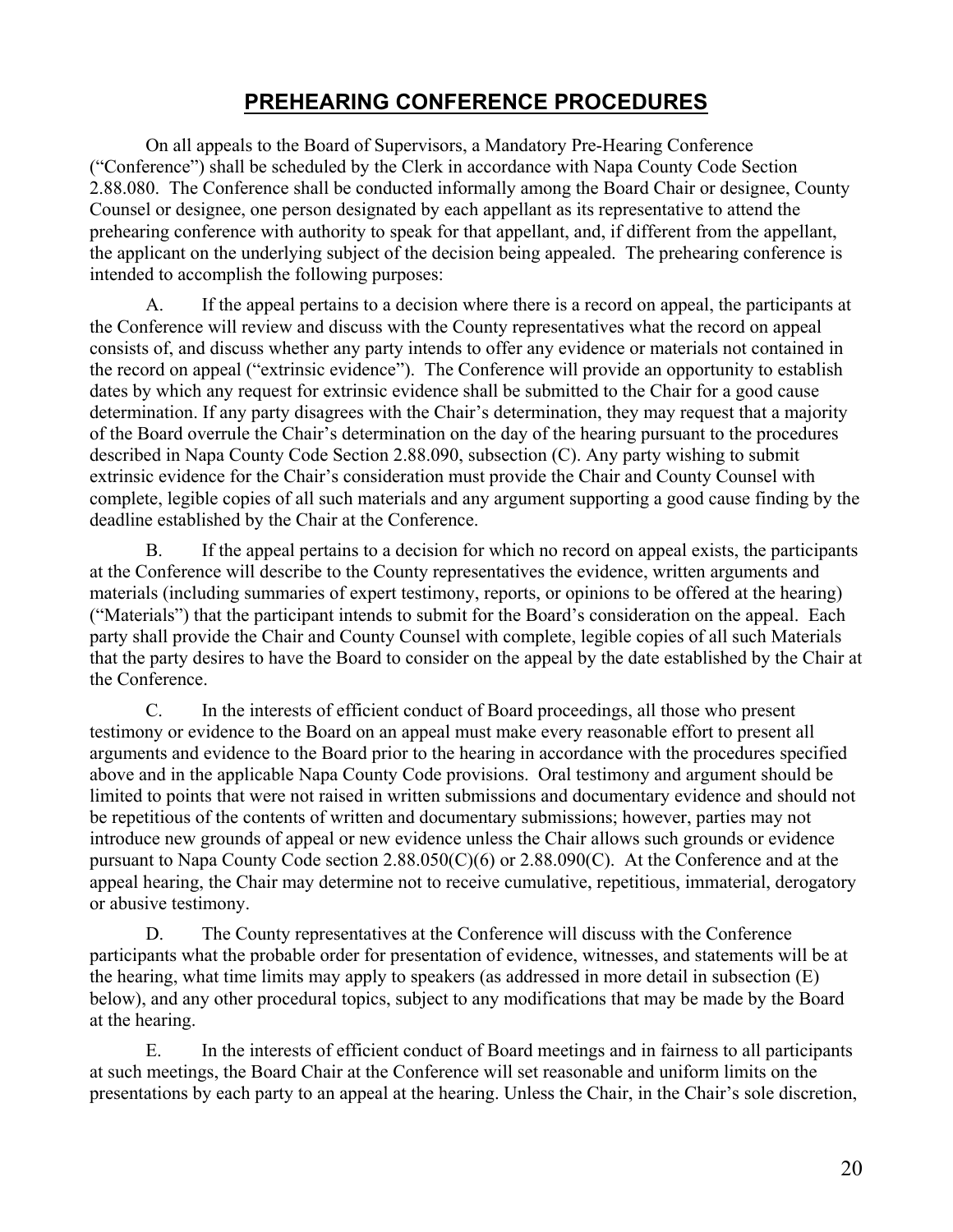establishes different time limits, the standard time limit shall be thirty (30) minutes for each side. If there are multiple appellants, then the applicant shall have thirty (30) minutes per appellant.

F. The time limits specified above do not apply to or limit the right of members of the public to speak at an appeal hearing. Such public speakers will be subject to the time limits and other provisions set forth in Rule 11 of this Part I, Section 8B of the County Policy Manual.

G. Any additional written information shall be limited to 10 pages per appellant unless the Chair allows for a different page limitation at the Conference. Applicant shall be limited to the total number of pages of all appellants combined.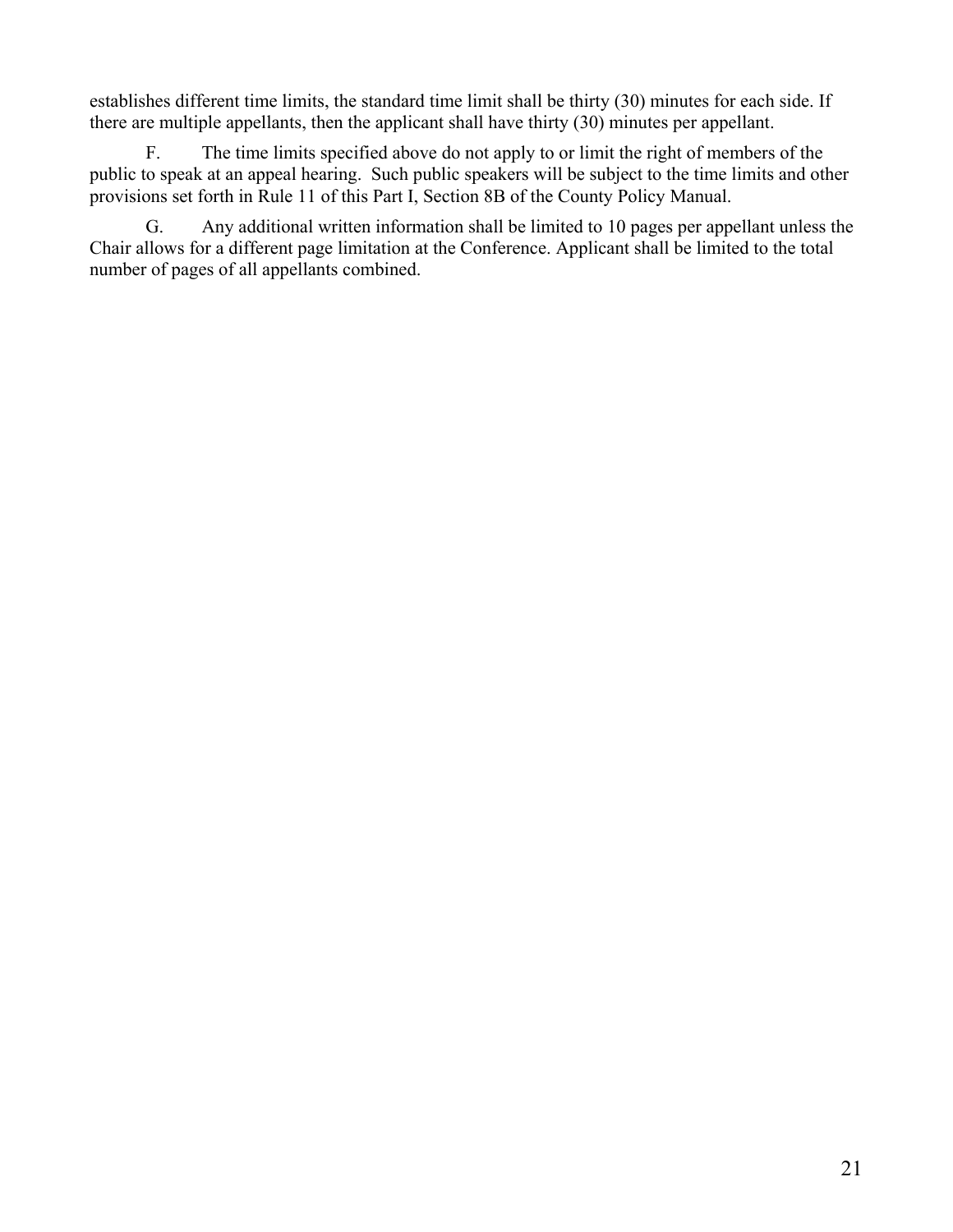# **FEES FOR APPEALS**

## **Sec. 80.037. Appeal**

Appeal to Board of Supervisors or Planning Commission based on Record or *De Novo* (a) Fee paid by appellant to file appeal 61,000.00 S1,000.00 (b) These fees are in addition to the fee collected by the Clerk of the Board of Supervisors for filing and processing appeals (see Sec. 60.100, below). (c) For services rendered as a result of an appeal, the Standard Hourly Rate as identified in each division's fee policy will be charged to the project applicant. **Standard** hourly rate **Sec. 60.100. Appeals to the Board of Supervisors under Napa County** 

# **Code Chapter 2.88**

| (a) | Notice of Intent to Appeal (unless otherwise<br>specified in another fee schedule):                                                                                                  | \$736.00               |
|-----|--------------------------------------------------------------------------------------------------------------------------------------------------------------------------------------|------------------------|
| (b) | Appeal Filing Fee (2.88.050):<br>The fee for filing an appeal shall be comprised<br>of the following components, where applicable,<br>calculated as of the date the appeal is filed: |                        |
|     | Notice by Mail:<br>Labor:                                                                                                                                                            |                        |
|     | 100 addresses or less:                                                                                                                                                               | \$49.00                |
|     | 101 to 400 addresses:                                                                                                                                                                | \$173.00               |
|     | Over 400 addresses:                                                                                                                                                                  | \$261.00               |
|     | Costs Associated with Notice by Mail:                                                                                                                                                | $$0.54$ per<br>address |
|     | <b>Notice by Publication:</b>                                                                                                                                                        |                        |
|     | Cost of notice<br>in newspaper:                                                                                                                                                      | \$198.00               |
|     | Costs associated with Notice of Publication:                                                                                                                                         | \$63.00                |
|     | Preparation of Agenda:                                                                                                                                                               | \$60.00                |
|     | Court Reporter per diem (if appellant requests court reporter):                                                                                                                      | <b>Actual Cost</b>     |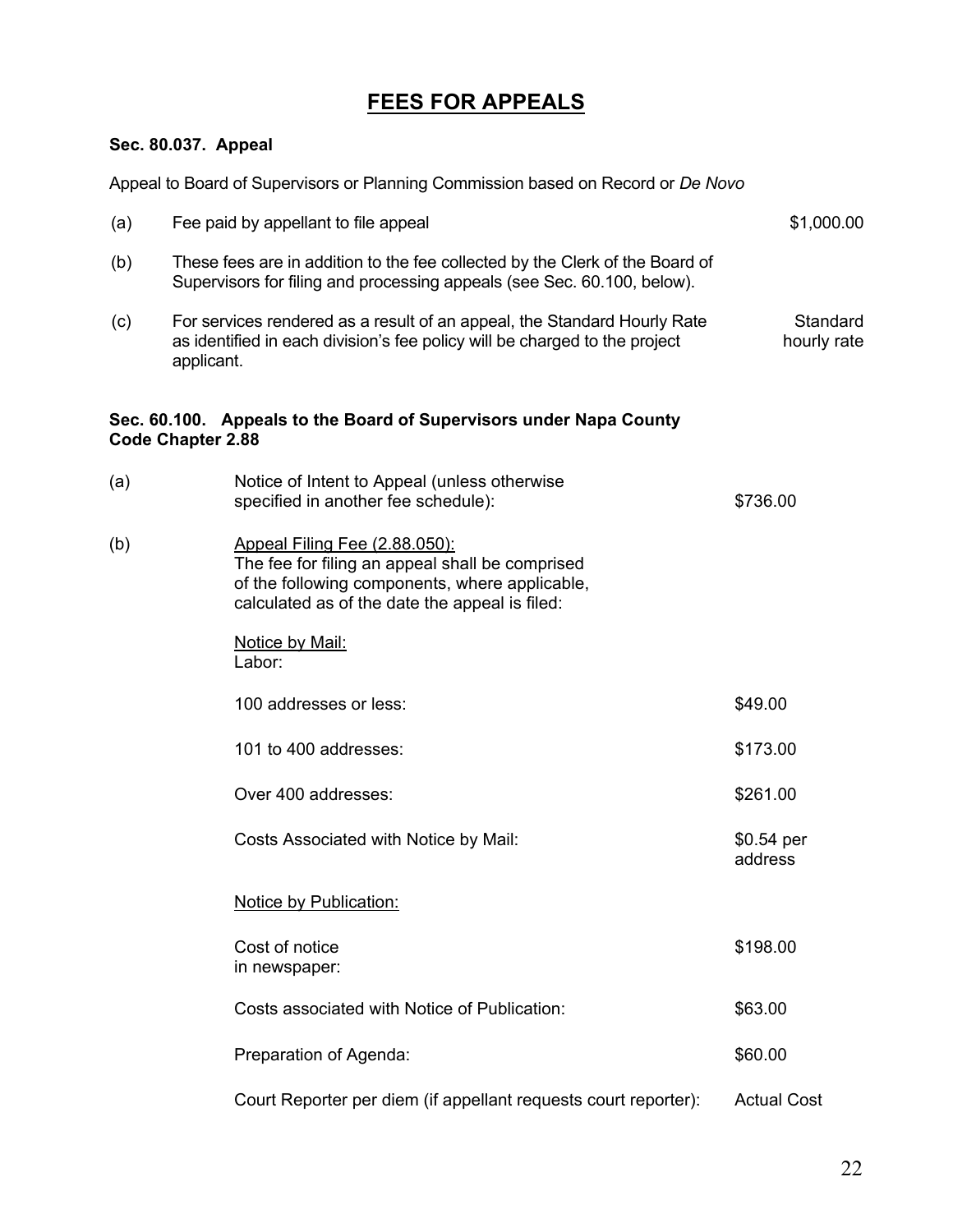| (c) | Cost of Record (2.88.050, 2.88.100):<br>Labor:                                                                                                                                                       |                       |
|-----|------------------------------------------------------------------------------------------------------------------------------------------------------------------------------------------------------|-----------------------|
|     | 250 pages or less:                                                                                                                                                                                   | \$91.00               |
|     | Over 250 pages (estimated<br>cost):                                                                                                                                                                  | \$184.00              |
|     | <b>Transcript Cost:</b>                                                                                                                                                                              | <b>Actual Cost</b>    |
|     | Maps and special needs:                                                                                                                                                                              | <b>Actual Cost</b>    |
| (d) | <b>Request for Reconsideration (2.88.110):</b>                                                                                                                                                       |                       |
|     | The fee for filing a petition for reconsideration<br>shall be comprised of the following<br>components, where applicable, calculated as<br>of the date the petition for reconsideration is<br>filed: |                       |
|     | Notice by Mail:<br>Labor:                                                                                                                                                                            |                       |
|     | 100 addresses or less:                                                                                                                                                                               | \$49.00               |
|     | 101 to 400 addresses:                                                                                                                                                                                | \$173.00              |
|     | Over 400 addresses:                                                                                                                                                                                  | \$261.00              |
|     | Costs associated with Notice by Mail:                                                                                                                                                                | \$0.54 per<br>address |
|     | <b>Notice by Publication:</b>                                                                                                                                                                        |                       |
|     | Cost of notice in newspaper:                                                                                                                                                                         | \$198.00              |
|     | Costs associated with Notice of Publication:                                                                                                                                                         | \$63.00               |
|     | Preparation of Agenda:                                                                                                                                                                               | \$60.00               |
|     | Court Reporter per diem (if petitioner requests court reporter):                                                                                                                                     | <b>Actual Cost</b>    |
|     |                                                                                                                                                                                                      |                       |